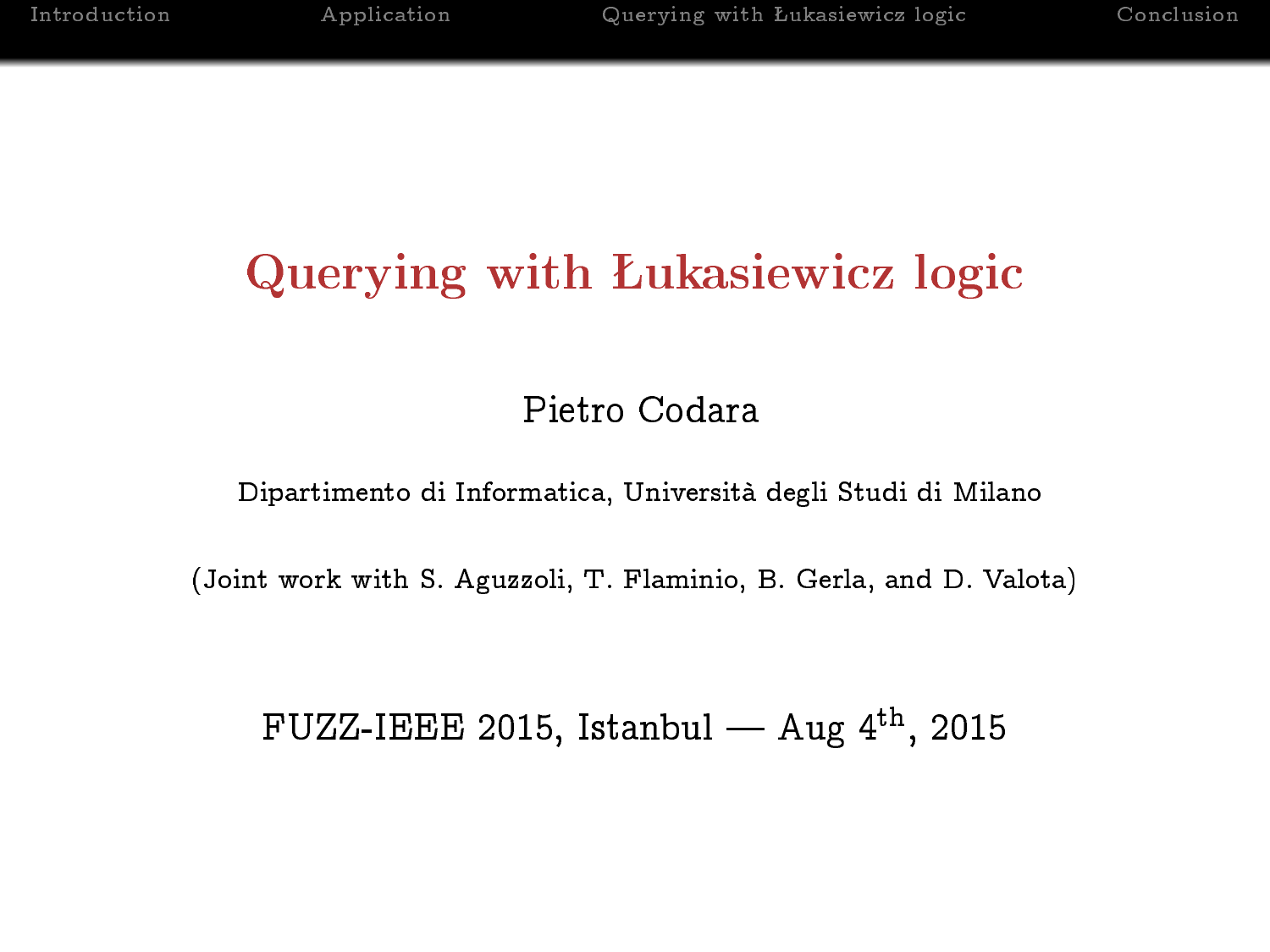## **Overview**

# The Idea

<span id="page-1-0"></span>Test an intended semantics for Lukasiewicz logic in a real-world situation.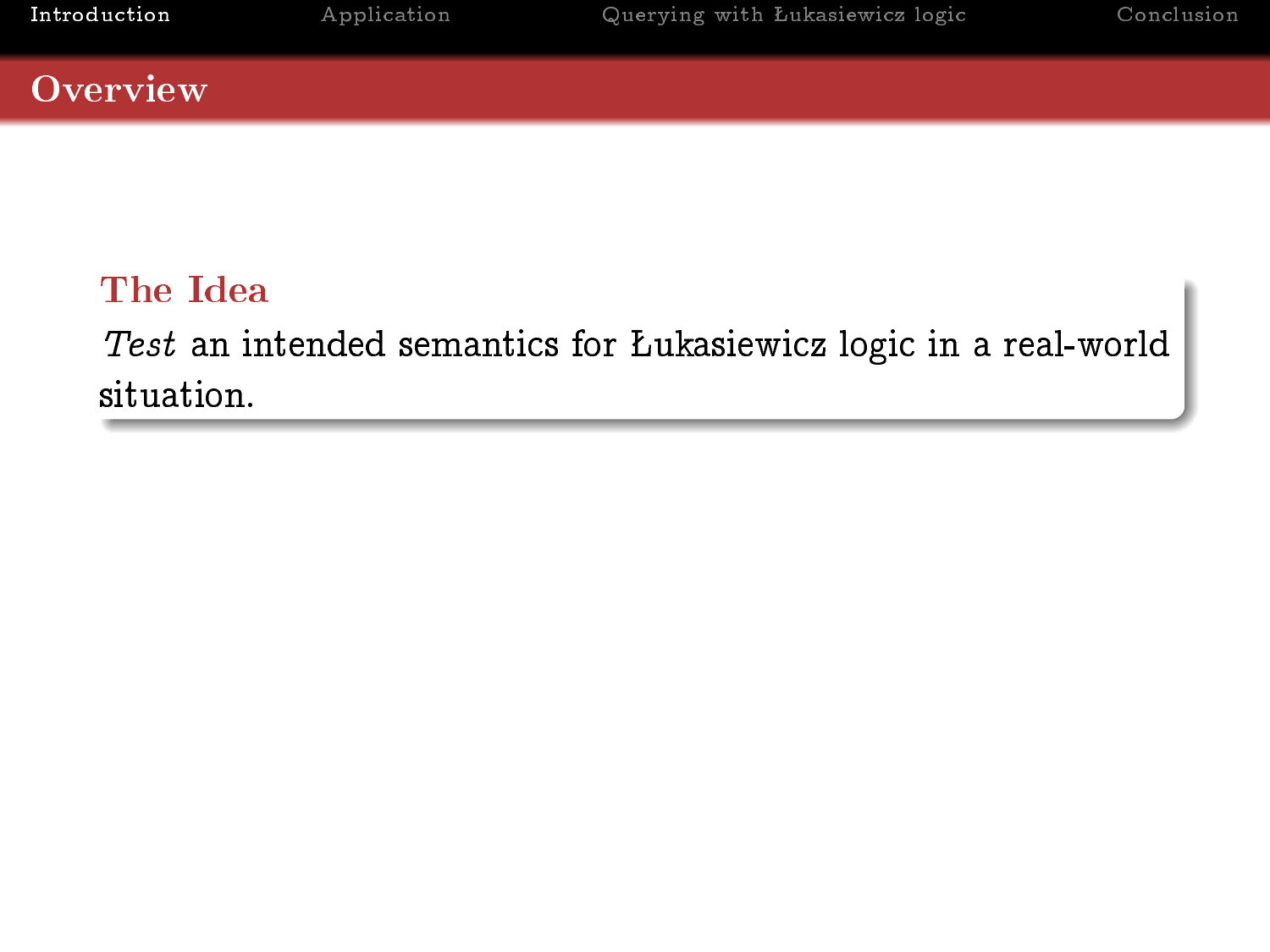### **Overview**

# The Idea

Test an intended semantics for Lukasiewicz logic in a real-world situation.

# The Application

An automotive data-set. We query the database via the pure language of the logic,  $i.e.,$  via Lukasiewicz formulæ.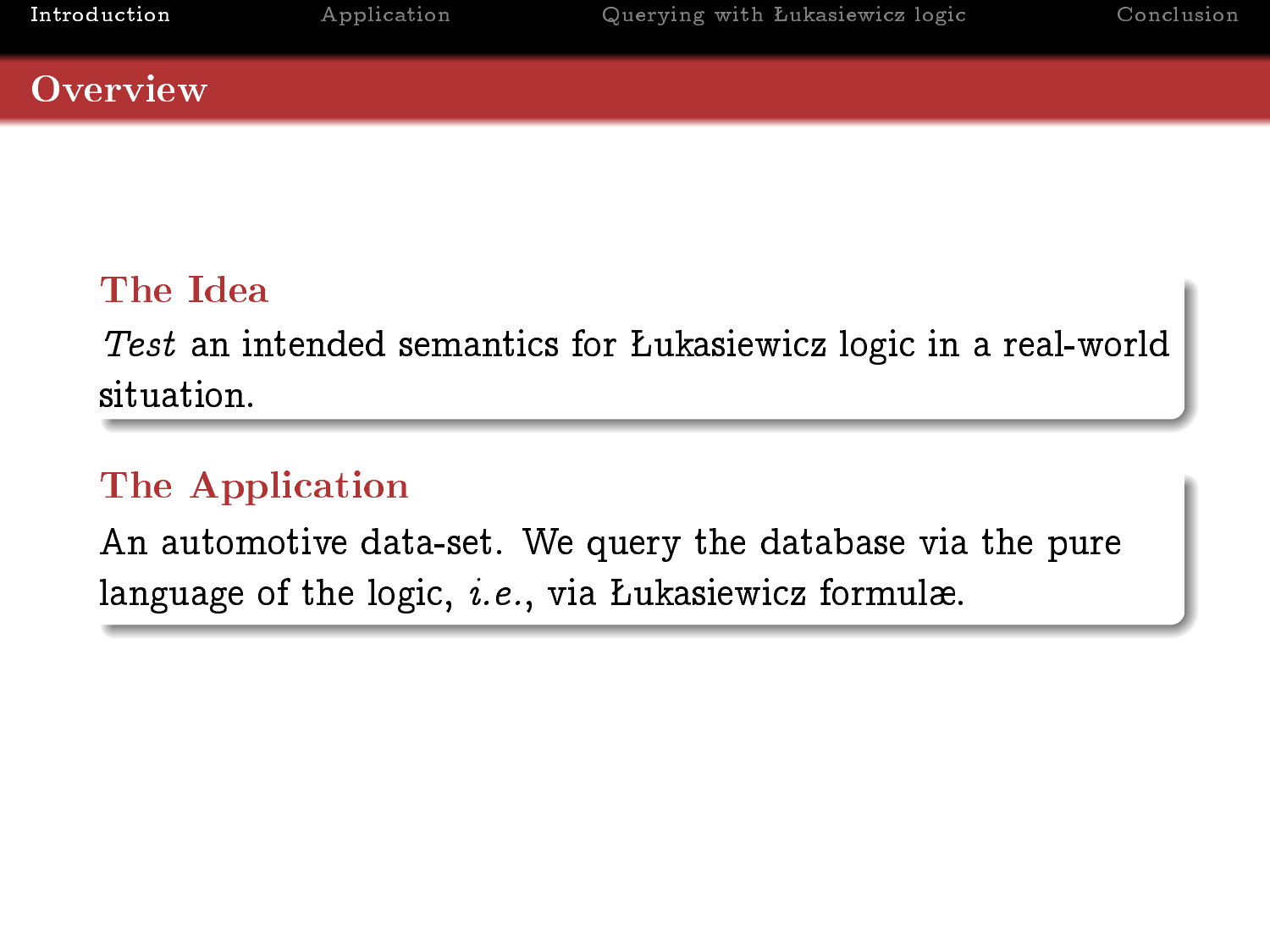### **Overview**

# The Idea

Test an intended semantics for Lukasiewicz logic in a real-world situation.

# The Application

An automotive data-set. We query the database via the pure language of the logic,  $i.e.,$  via Lukasiewicz formulæ.

The Question

What can we ask to our database?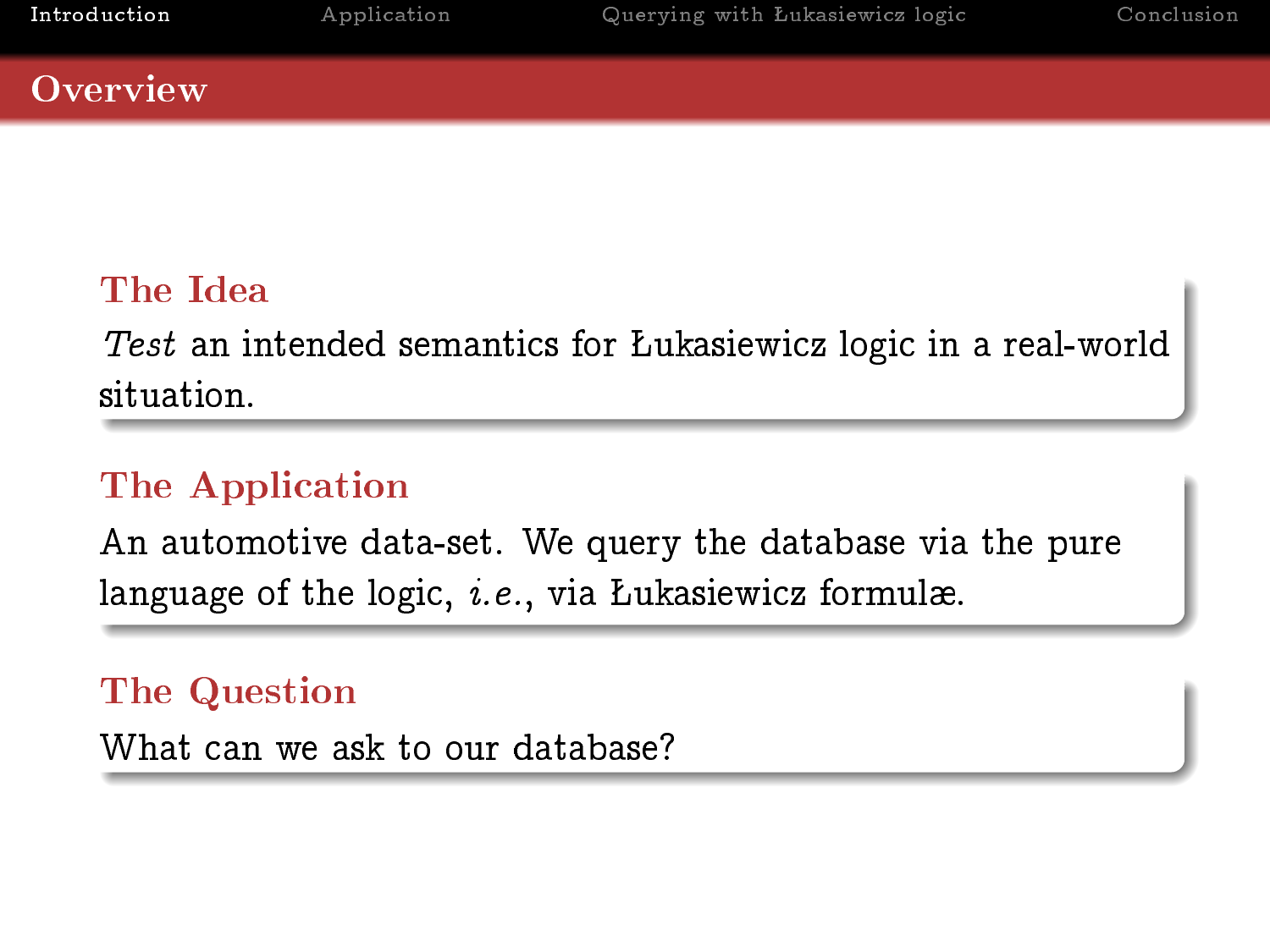Łukasiewicz logic can be semantically defined as a many-valued logic, as follows.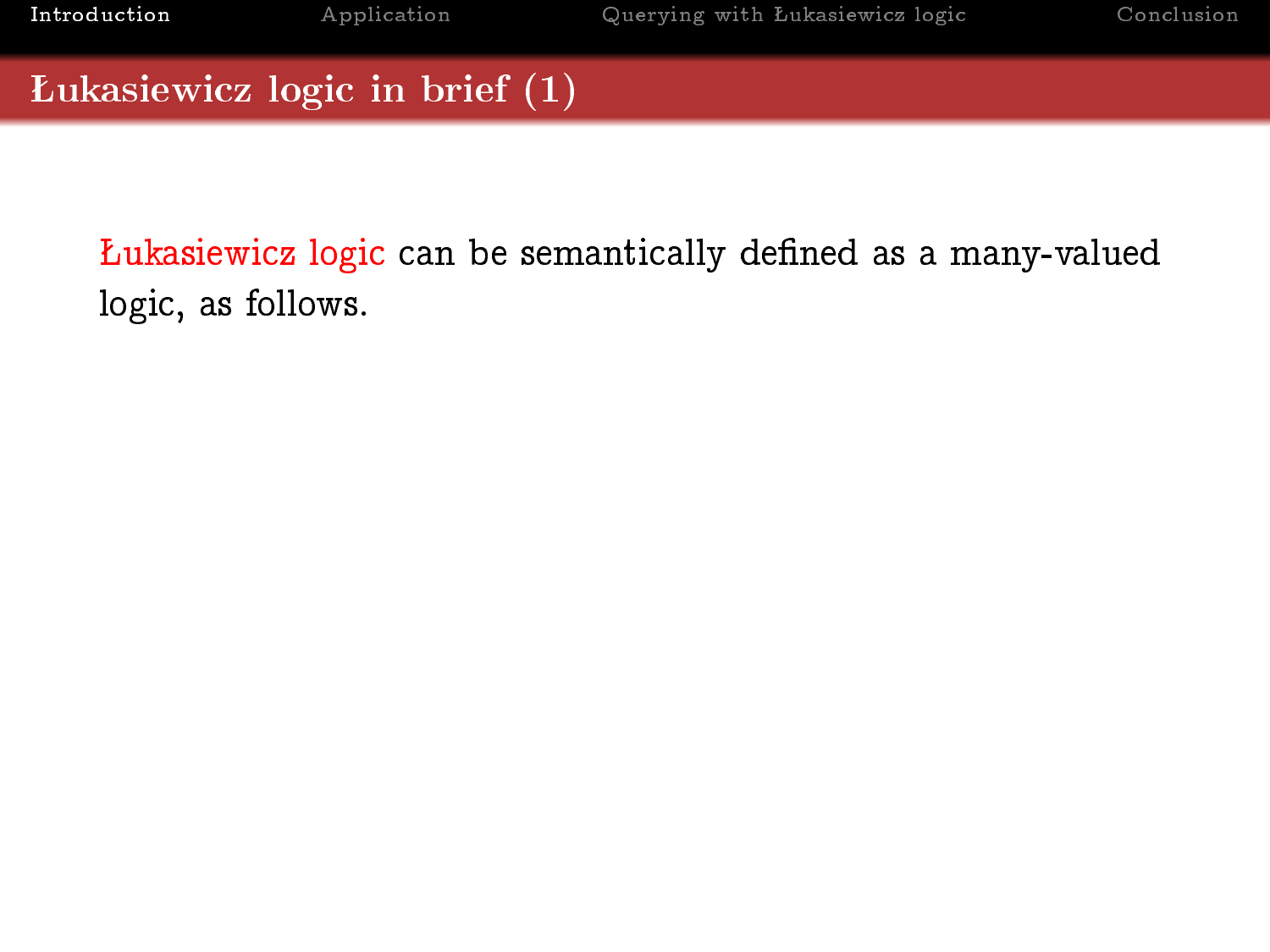Łukasiewicz logic can be semantically defined as a many-valued logic, as follows. Let FORM be the set of formulæ over propositional variables

 $X_1, X_2, \ldots$  in the language  $\rightarrow, \neg, \perp$ .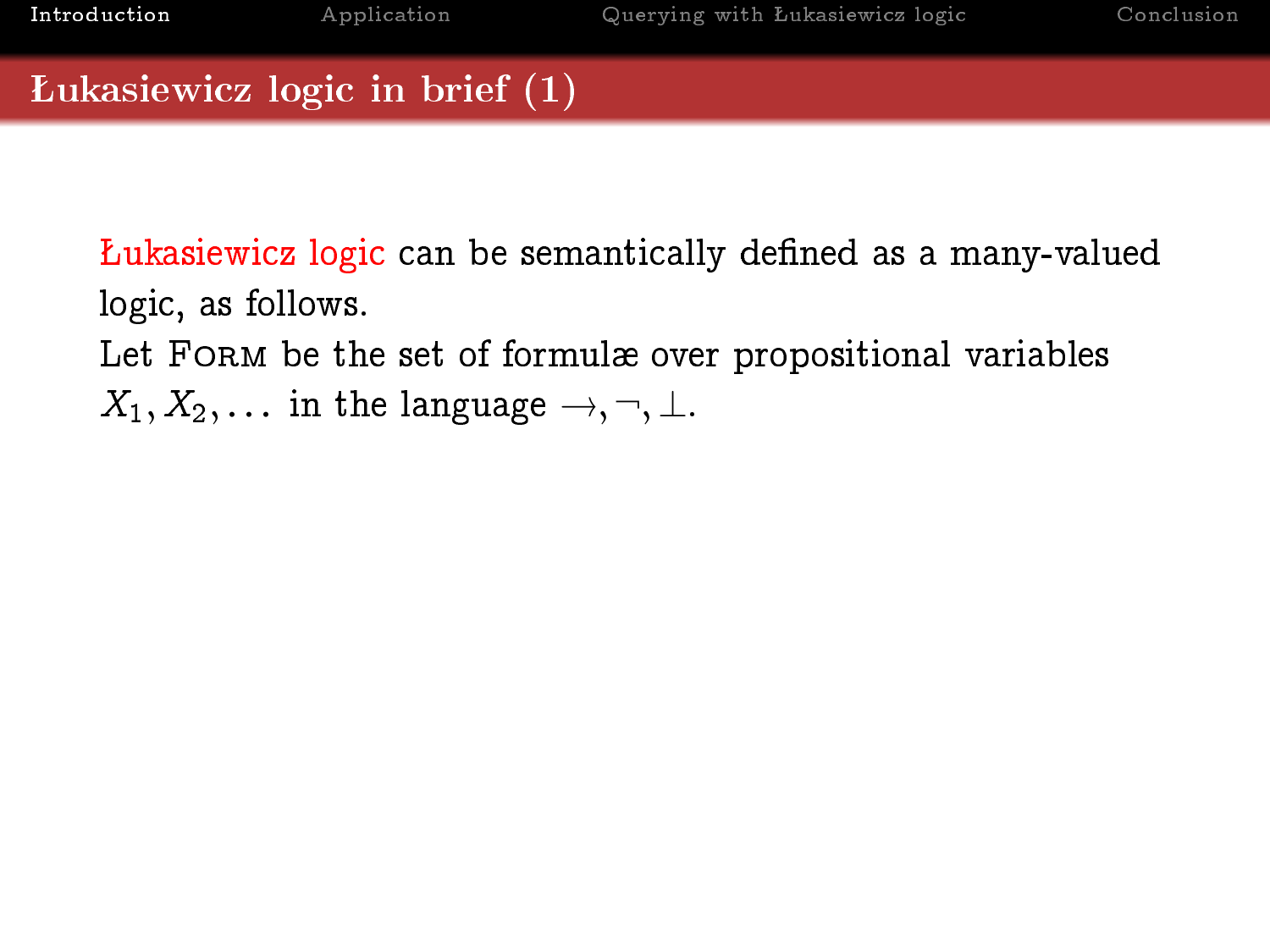Lukasiewicz logic can be semantically defined as a many-valued logic, as follows.

Let FORM be the set of formulæ over propositional variables  $X_1, X_2, \ldots$  in the language  $\rightarrow, \neg, \perp$ . An assignment is a function  $\mu$ : FORM  $\rightarrow$  [0, 1]  $\subset \mathbb{R}$  with values in the real unit interval such that, for any two  $\alpha, \beta \in$  FORM,

$$
\mu(\alpha \to \beta) = \min\{1, 1 - (\mu(\alpha) - \mu(\beta))\}
$$
  

$$
\mu(\neg \alpha) = 1 - \mu(\alpha)
$$
  

$$
\mu(\bot) = 0
$$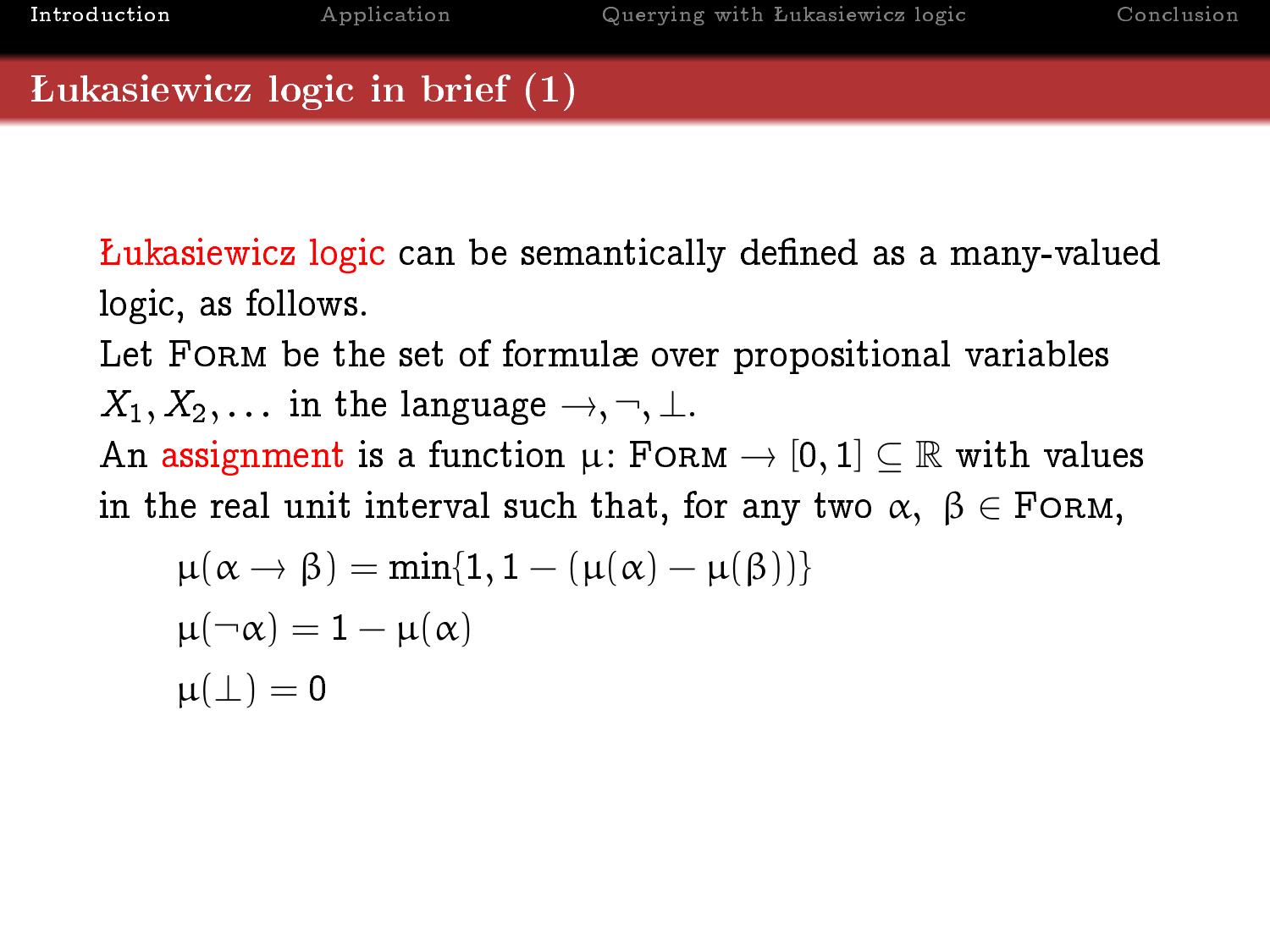Lukasiewicz logic can be semantically defined as a many-valued logic, as follows.

Let FORM be the set of formulæ over propositional variables  $X_1, X_2, \ldots$  in the language  $\rightarrow, \neg, \perp$ . An assignment is a function  $\mu$ : FORM  $\rightarrow$  [0, 1]  $\subseteq \mathbb{R}$  with values in the real unit interval such that, for any two  $\alpha, \beta \in$  FORM,

$$
\begin{aligned} \mu(\alpha\to\beta)&=\min\{1,1-(\mu(\alpha)-\mu(\beta))\}\\ \mu(\neg\alpha)&=1-\mu(\alpha)\\ \mu(\bot)&=0 \end{aligned}
$$

A tautology is a formula  $\alpha$  such that  $\mu(\alpha) = 1$  for every assignment µ.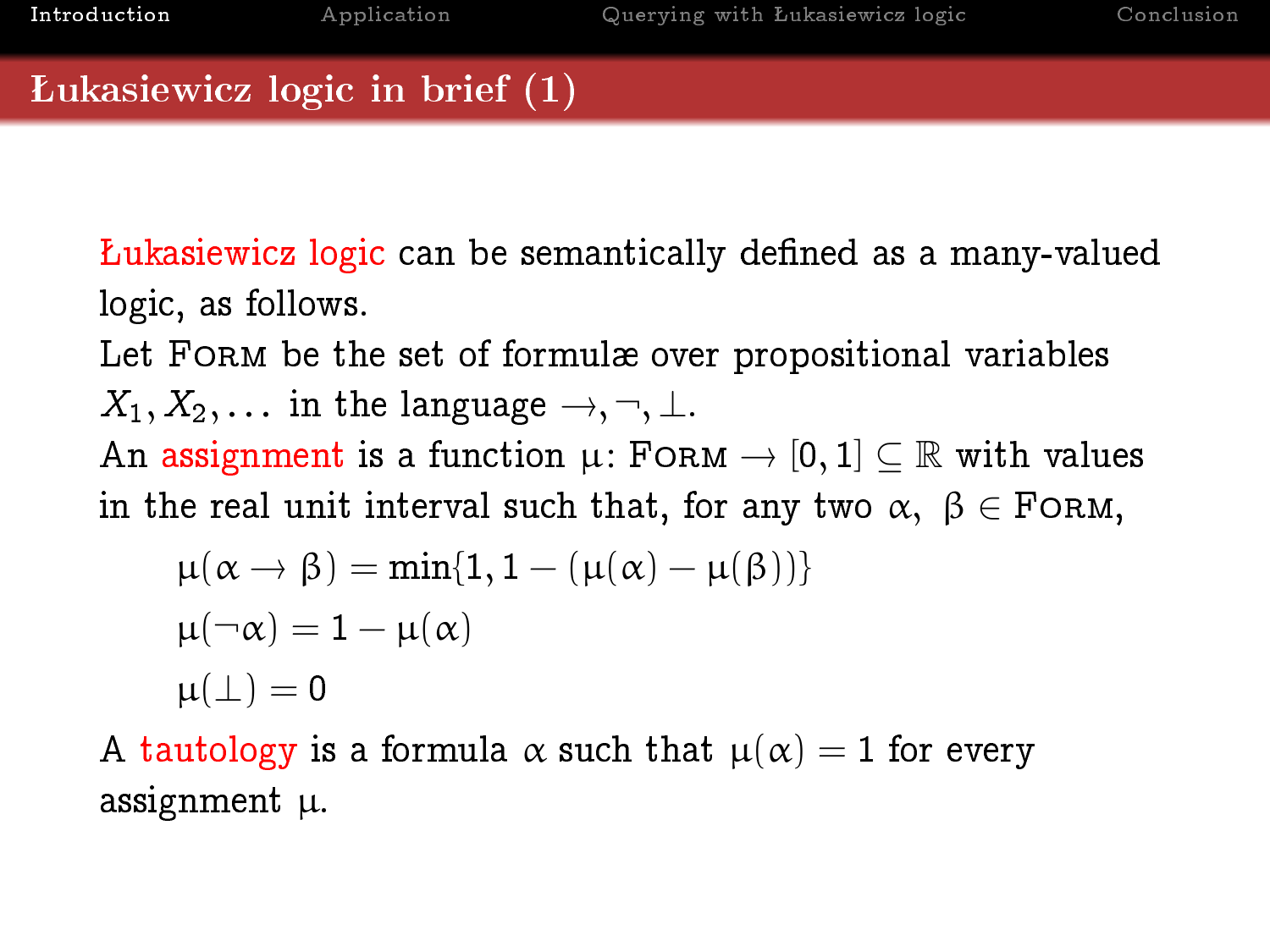Derived connectives  $\top, \vee, \wedge, \leftrightarrow, \oplus, \odot, \ominus$  are defined in the following table, for every formula  $\alpha$  and  $\beta$ :

| Derived connective             | Definition                                                    |  |
|--------------------------------|---------------------------------------------------------------|--|
|                                | $\lnot$                                                       |  |
| $\alpha \vee \beta$            | $(\alpha \rightarrow \beta) \rightarrow \beta$                |  |
| $\alpha \wedge \beta$          | $\neg(\neg \alpha \vee \neg \beta)$                           |  |
| $\alpha \leftrightarrow \beta$ | $(\alpha \rightarrow \beta) \land (\beta \rightarrow \alpha)$ |  |
| $\alpha \oplus \beta$          | $\neg \alpha \rightarrow \beta$                               |  |
| $\alpha \odot \beta$           | $\neg(\neg \alpha \oplus \neg \beta)$                         |  |
| $\alpha \ominus \beta$         | $\neg(\alpha \rightarrow \beta)$                              |  |

Table : Derived connectives in Lukasiewicz logic.

For each integer  $k > 0$  and each formula  $\varphi$  let  $1\varphi = \varphi$  and  $(k+1)\varphi = \varphi \oplus k\varphi$ . Analogously, let  $\varphi^1 = \varphi$  and  $\varphi^{k+1} = \varphi \odot \varphi^k$ .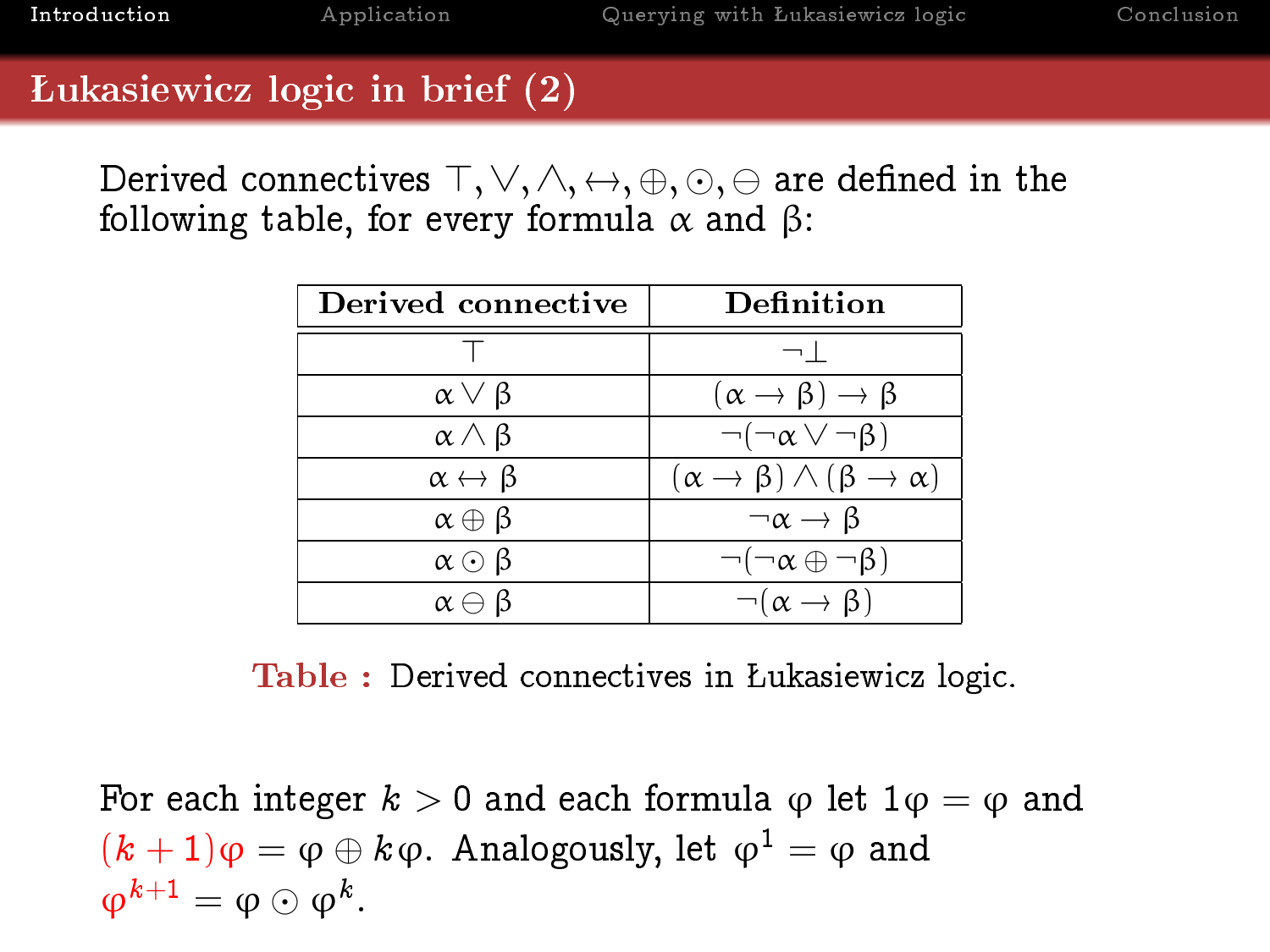Recent results show that Lukasiewicz logic is the logic suitable for dealing with a certain kind of vagueness essentially the logic of "the more", "the less", and "the much more than".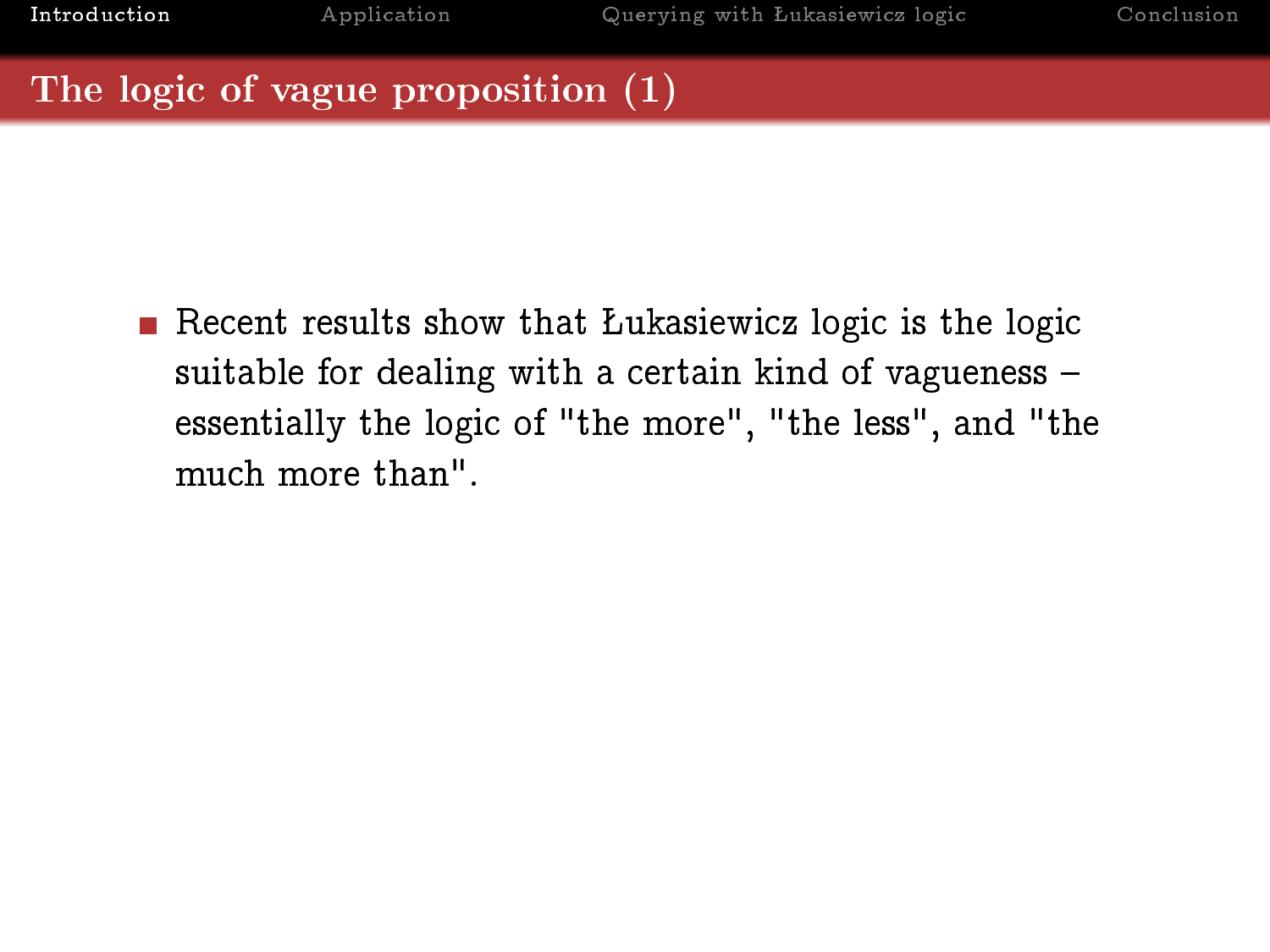- Recent results show that Lukasiewicz logic is the logic suitable for dealing with a certain kind of vagueness essentially the logic of "the more", "the less", and "the much more than".
- **E** Lukasiewicz logic can deal with properties which has a natural opposite. For instance, fast has as its opposite slow, with their obvious general meanings, while red, the property of being red, might not have a natural opposite.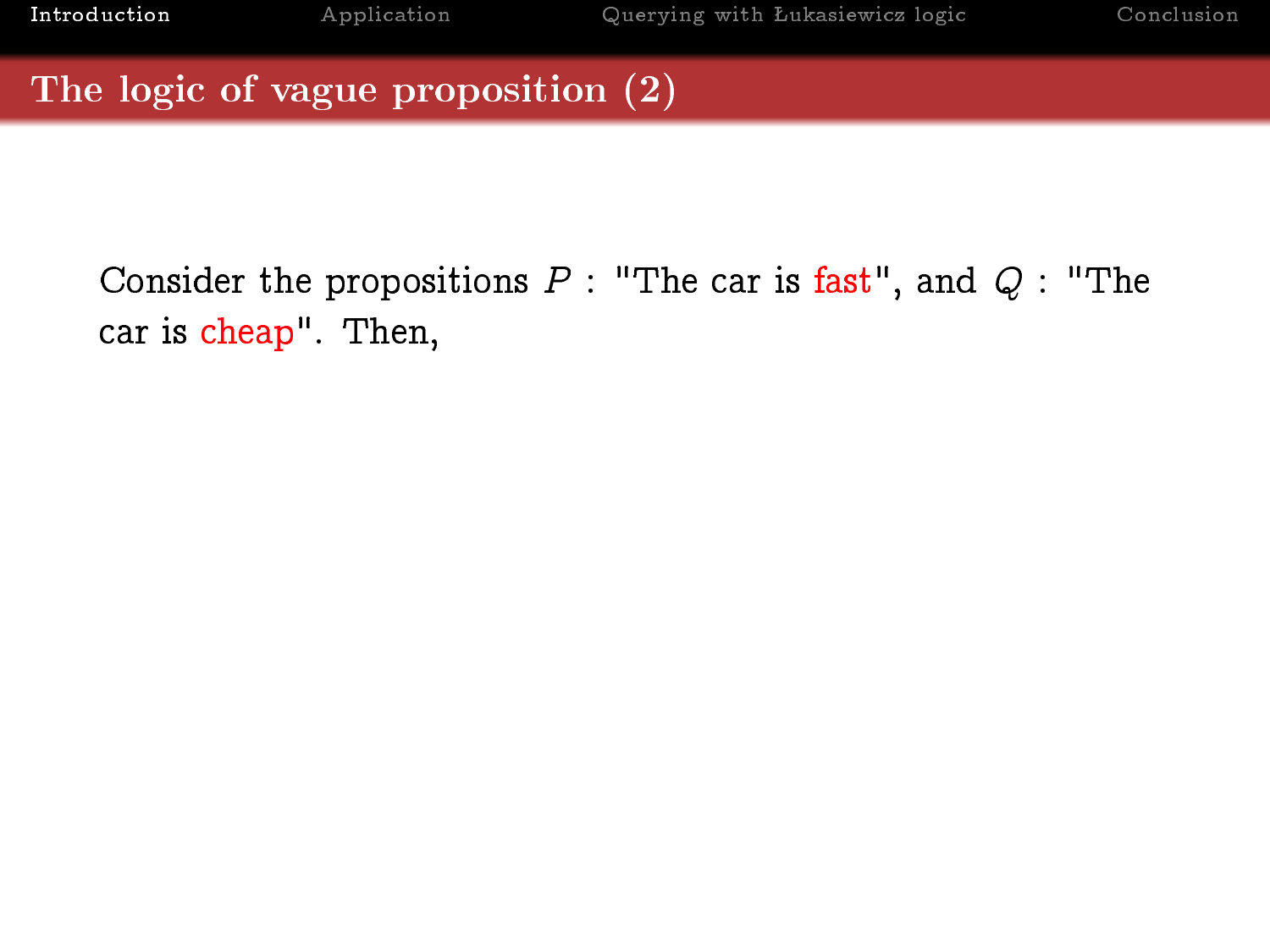Consider the propositions  $P$  : "The car is fast", and  $Q$  : "The car is cheap". Then,

 $\blacksquare$   $\neg P$  means "The car is slow";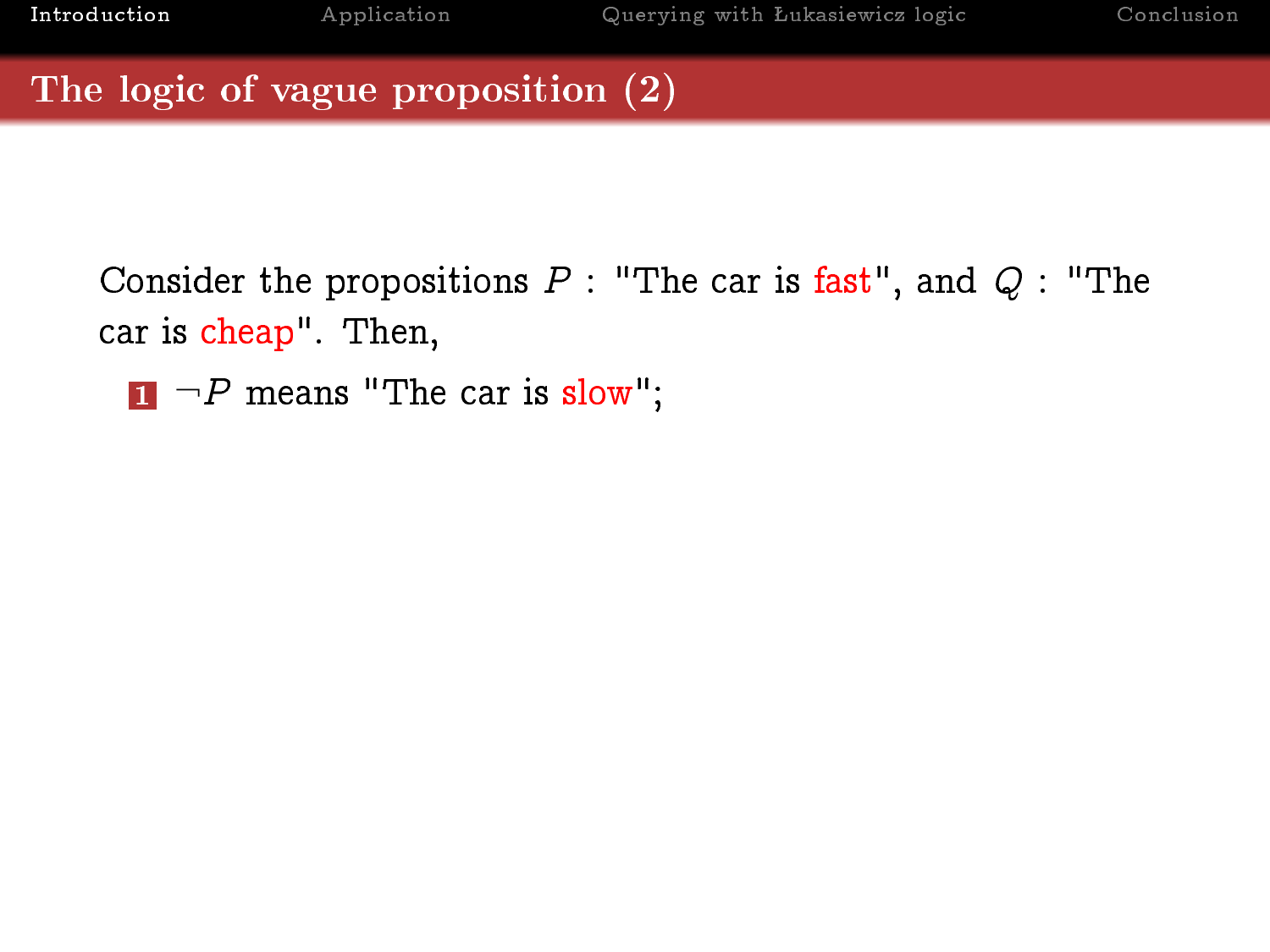- $\blacksquare$   $\neg P$  means "The car is slow";
- 2  $P \wedge Q$  means "The car is fast and cheap";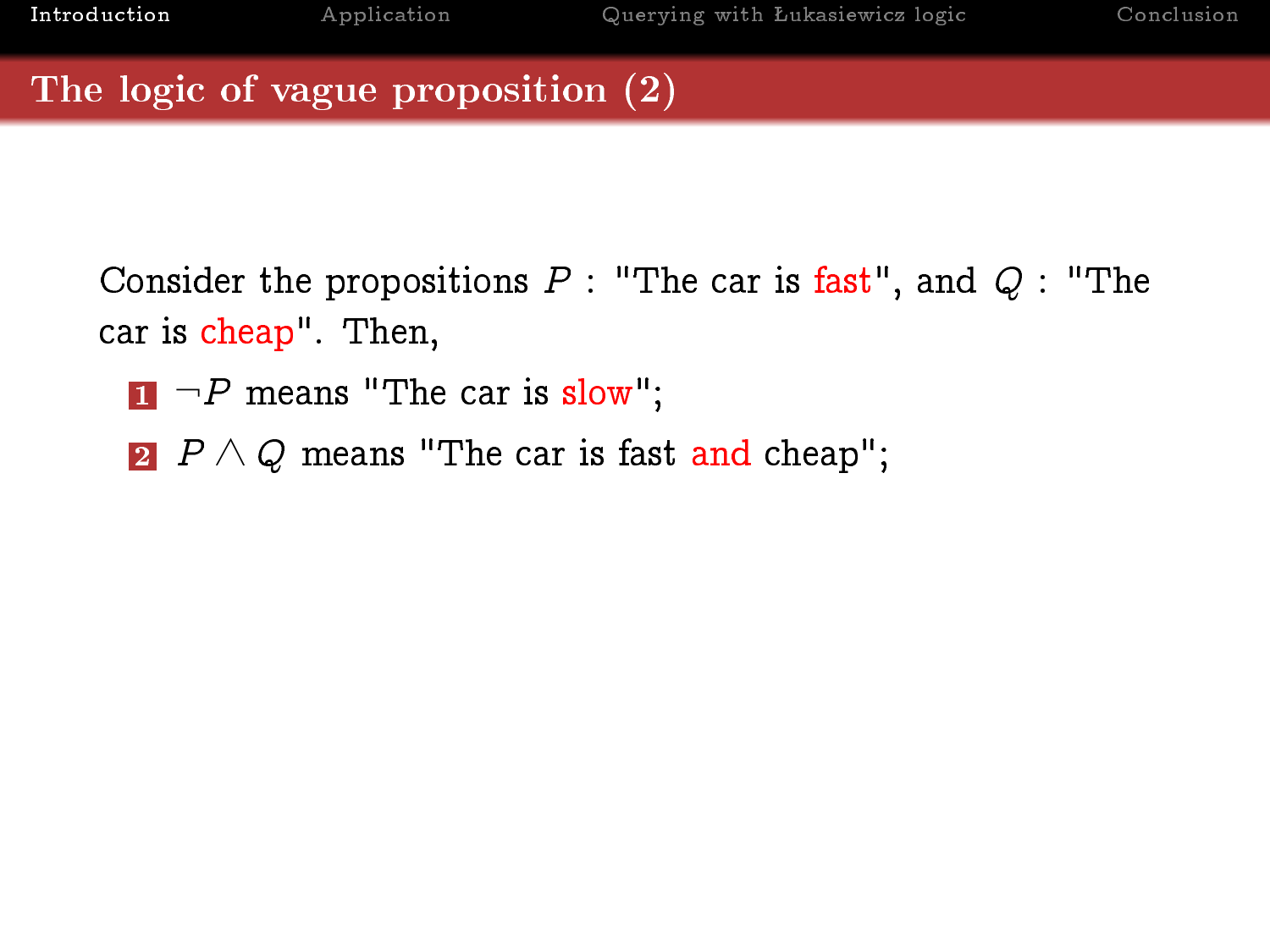- $\blacksquare$   $\neg P$  means "The car is slow";
- 2  $P \wedge Q$  means "The car is fast and cheap";
- $3$  P  $\vee$  Q means "The car is fast or cheap";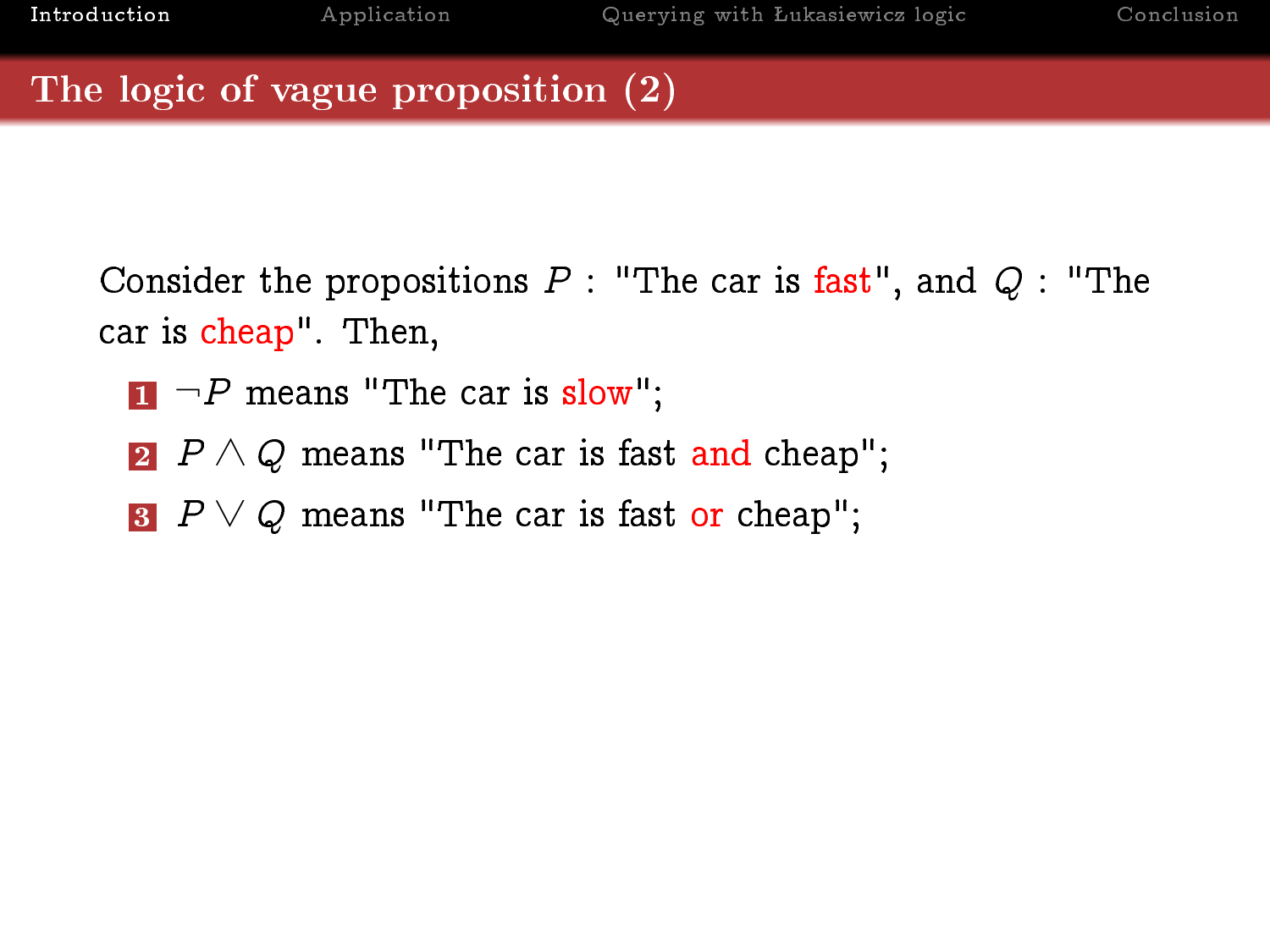- $\blacksquare$   $\neg P$  means "The car is slow";
- 2  $P \wedge Q$  means "The car is fast and cheap";
- $3$  P  $\vee$  Q means "The car is fast or cheap";
- $\overline{A}$   $P \odot P$  means "The car is very fast",  $P \odot P \odot P = P^3$ means "The car is very very fast", ...;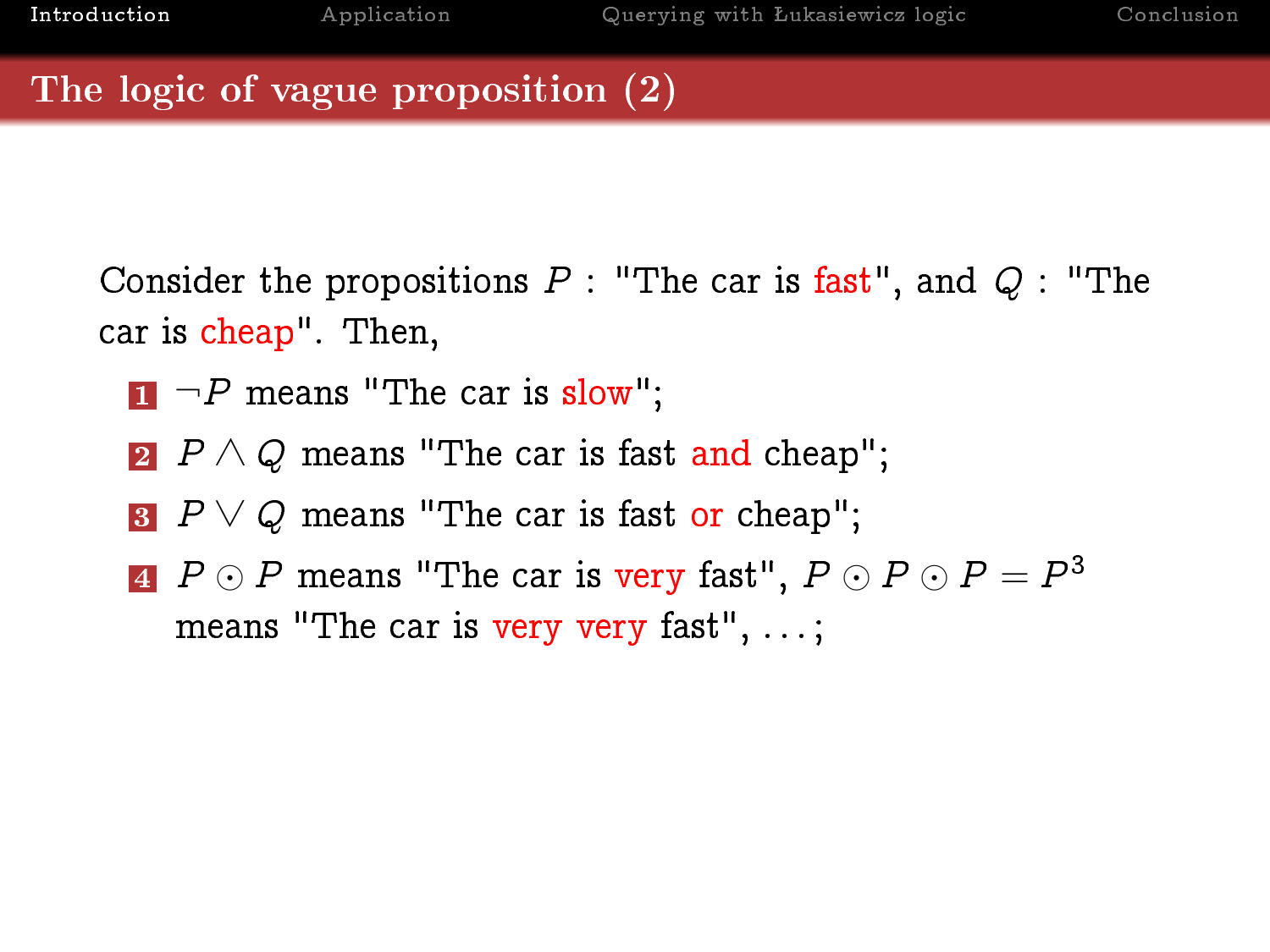- $\blacksquare$   $\neg P$  means "The car is slow";
- 2  $P \wedge Q$  means "The car is fast and cheap";
- $3$  P  $\vee$  Q means "The car is fast or cheap";
- $\overline{A}$   $P \odot P$  means "The car is very fast",  $P \odot P \odot P = P^3$ means "The car is very very fast", ...;
- $\bf{5}$   $P \oplus P$  means "The car is somewhat fast", ...;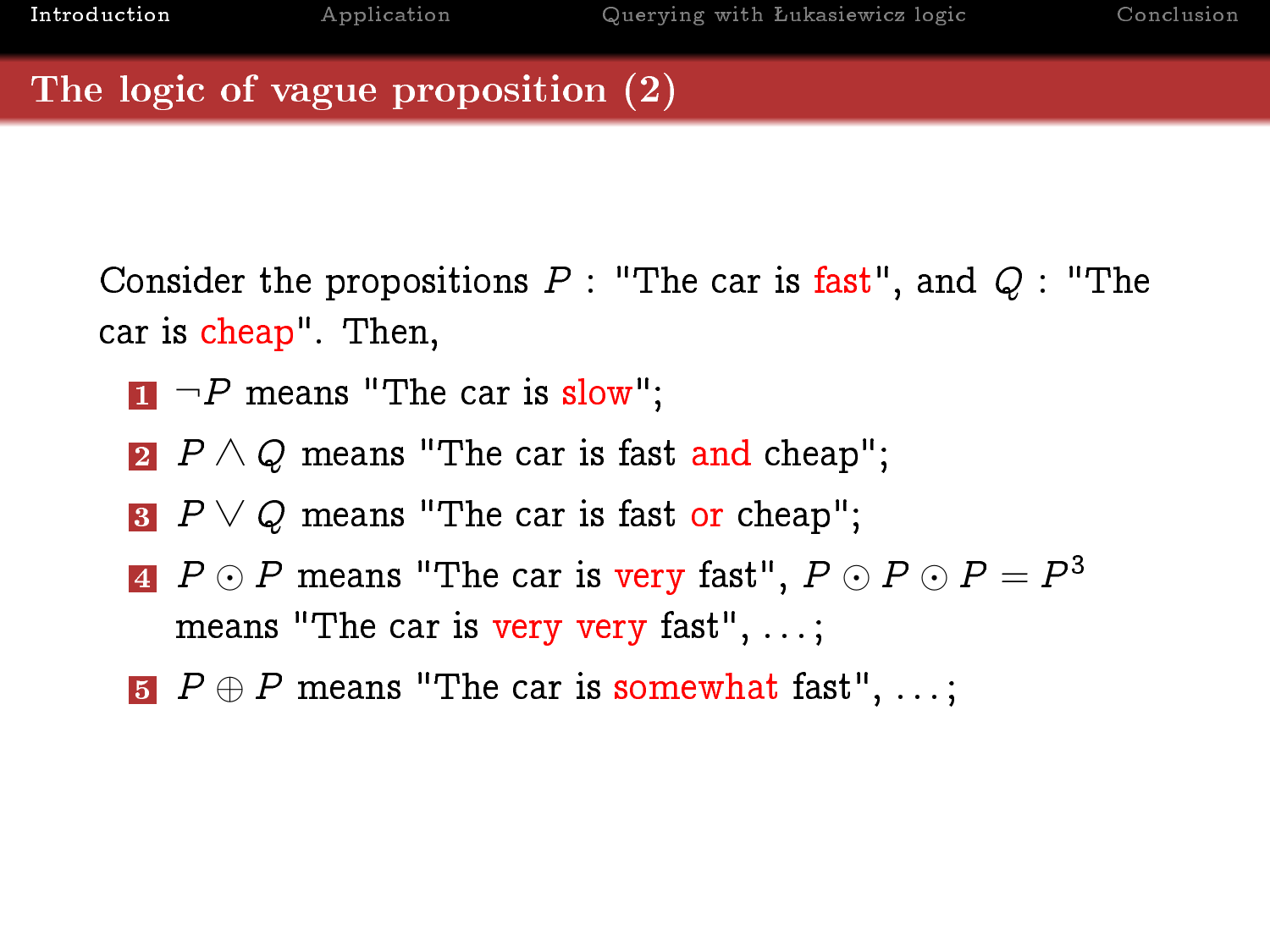- $\blacksquare$   $\neg P$  means "The car is slow";
- 2  $P \wedge Q$  means "The car is fast and cheap";
- $3$  P  $\vee$  Q means "The car is fast or cheap";
- $\overline{A}$   $P \odot P$  means "The car is very fast",  $P \odot P \odot P = P^3$ means "The car is very very fast", ...;
- $\bf{5}$   $P \oplus P$  means "The car is somewhat fast", ...;
- 6  $P \ominus Q$  means "The car is much more fast than cheap".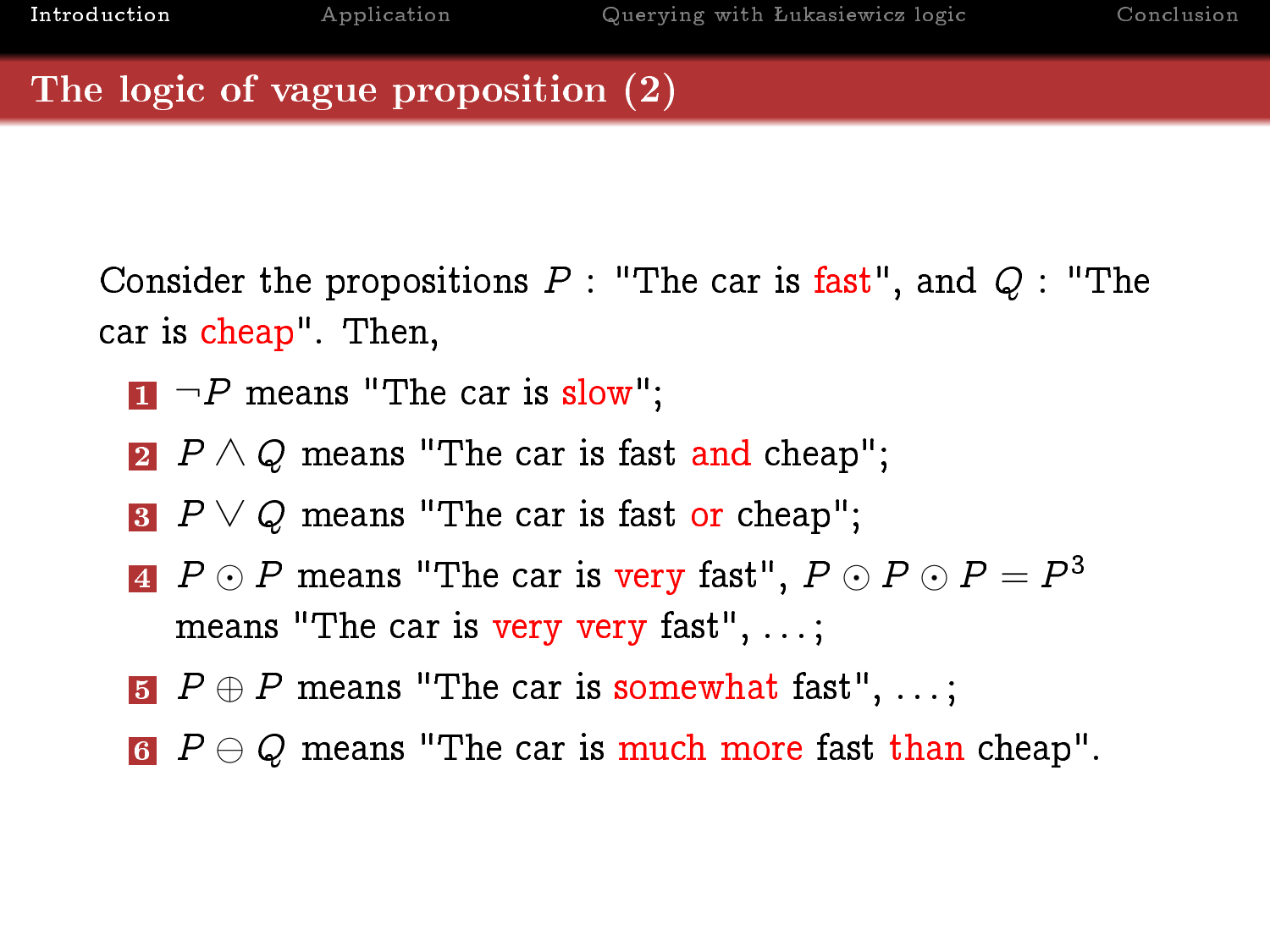#### The database: data

٠

Our model is a single database table where we have collected cars data. The table contains 4684 records, representing (a subset of) the cars on the Italian market in the year 2014.

<span id="page-18-0"></span>

| Field                         | Type                    | Associated Variable |
|-------------------------------|-------------------------|---------------------|
| id                            | int(10) unsigned        |                     |
| manufacturer                  | $\text{varchar}(50)$    |                     |
| model                         | $\texttt{varchar}(50)$  |                     |
| trim                          | $\texttt{varchar}(200)$ |                     |
| price                         | int(11)                 | X <sub>0</sub>      |
| length                        | int(11)                 | X1                  |
| width                         | int(11)                 | X2                  |
| height                        | int(11)                 | X3                  |
| fuel tank                     | int(11)                 | X4                  |
| seating capacity              | $t$ in yint $(4)$       | X5                  |
| car segment                   | $\texttt{varchar}(50)$  |                     |
| drive                         | $\texttt{varchar}(50)$  |                     |
| fuel                          | $\texttt{varchar}(50)$  |                     |
| cubic capacity - cc           | int(11)                 | X6                  |
| horsepower                    | int(11)                 | X7                  |
| power                         | int(11)                 | X8                  |
| environmental classification  | $\text{varchar}(10)$    |                     |
| co2 emission                  | int(11)                 | X9                  |
| gearbox                       | $\texttt{varchar}(50)$  |                     |
| max speed                     | small int(6)            | X10                 |
| acceleration 0/100            | decimal(5,2)            | X11                 |
| urban cycle consumption       | decimal(5,2)            | X12                 |
| extra-urban cycle consumption | decimal(5,2)            | X13                 |
| combined cycle consumption    | decimal(5,2)            | X14                 |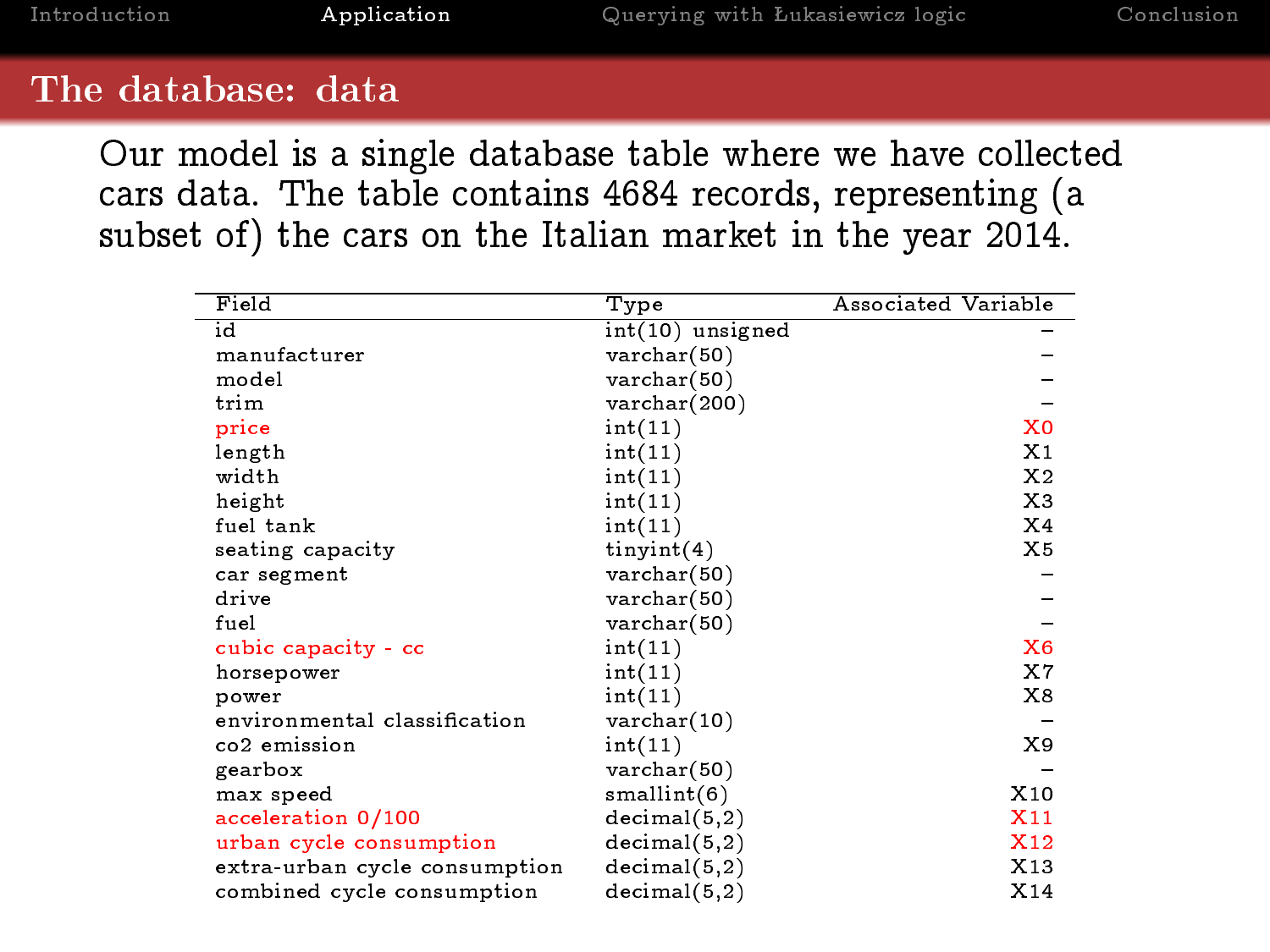# The database: interface

| <b>BeONCE</b>                         | Home About Contact                           |                                                                                                            | Log Out             |
|---------------------------------------|----------------------------------------------|------------------------------------------------------------------------------------------------------------|---------------------|
|                                       | Łukasiewicz Query:                           |                                                                                                            |                     |
| <b>Connectives:</b>                   |                                              | Query:                                                                                                     |                     |
| Symbol Keyboard                       | Interpretation                               |                                                                                                            |                     |
| $\neg X$<br>$\sim$ 1                  | $1-X$                                        | 2"((X11^2 and (!X12)) - (X0))                                                                              |                     |
| $X-Y$ -                               | $max(0, X - Y)$                              |                                                                                                            |                     |
| $X \vee Y$ or                         | max(X, Y)                                    | <b>Submit your Query</b><br>Clean                                                                          |                     |
| $X \wedge Y$<br>and                   | min(X, Y)                                    | 2 $((X11^2 \wedge (\neg X12)) - (X0))$                                                                     |                     |
| $X \Rightarrow Y \Rightarrow$         | $min(1, 1 - (X - Y))$                        |                                                                                                            |                     |
| $X \Leftrightarrow Y \iff$            | $1 -  X - Y $                                |                                                                                                            |                     |
| $X \otimes Y$ & ox                    | $max(0, X+Y-1)$                              |                                                                                                            |                     |
| $X+Y$ +                               | $min(1, X+Y)$                                |                                                                                                            |                     |
| $X^n$<br>X^n                          | $X \otimes X \otimes \ldots \otimes X$       |                                                                                                            |                     |
| $n \cdot X$<br>n <sup>*</sup> X       | $X+X+\ldots+X$                               |                                                                                                            |                     |
|                                       | $n \in \{2, 3, \dots\}$                      |                                                                                                            |                     |
| Record:                               |                                              | <b>Results:</b>                                                                                            |                     |
| ID: 3003                              |                                              | Number of true records: 1.                                                                                 |                     |
|                                       | Trim: Audi - S1 (8XK)(2014->) - IT - Berl2v3 | Show                                                                                                       | Search:             |
| 2.0 TFSI quattro E6 2014 - 2014       |                                              | 50<br>۰                                                                                                    |                     |
| Price: 31500                          |                                              | entries                                                                                                    |                     |
| <b>Length: 3975</b>                   |                                              | id à<br>allestimento<br>accelerazione 0 100N<br>consumo urbanoN<br>prezzoN $\triangleq$<br>$\Delta$<br>- 4 | <b>Results</b><br>٠ |
| <b>Width: 1740</b>                    |                                              |                                                                                                            |                     |
| <b>Heigth: 1417</b>                   |                                              | Audi - S1 (8XK)<br>$(2014-) - IT -$                                                                        |                     |
| Fuel tank: 45<br>$\sim$ $\sim$ $\sim$ |                                              | Berl2v3 2.0 TFSI<br>0.82963<br>0.31875<br>0.14957<br>3003<br>$\mathbf{1}$<br>quattro E6 2014 -             |                     |

# Figure : The web page to submit queries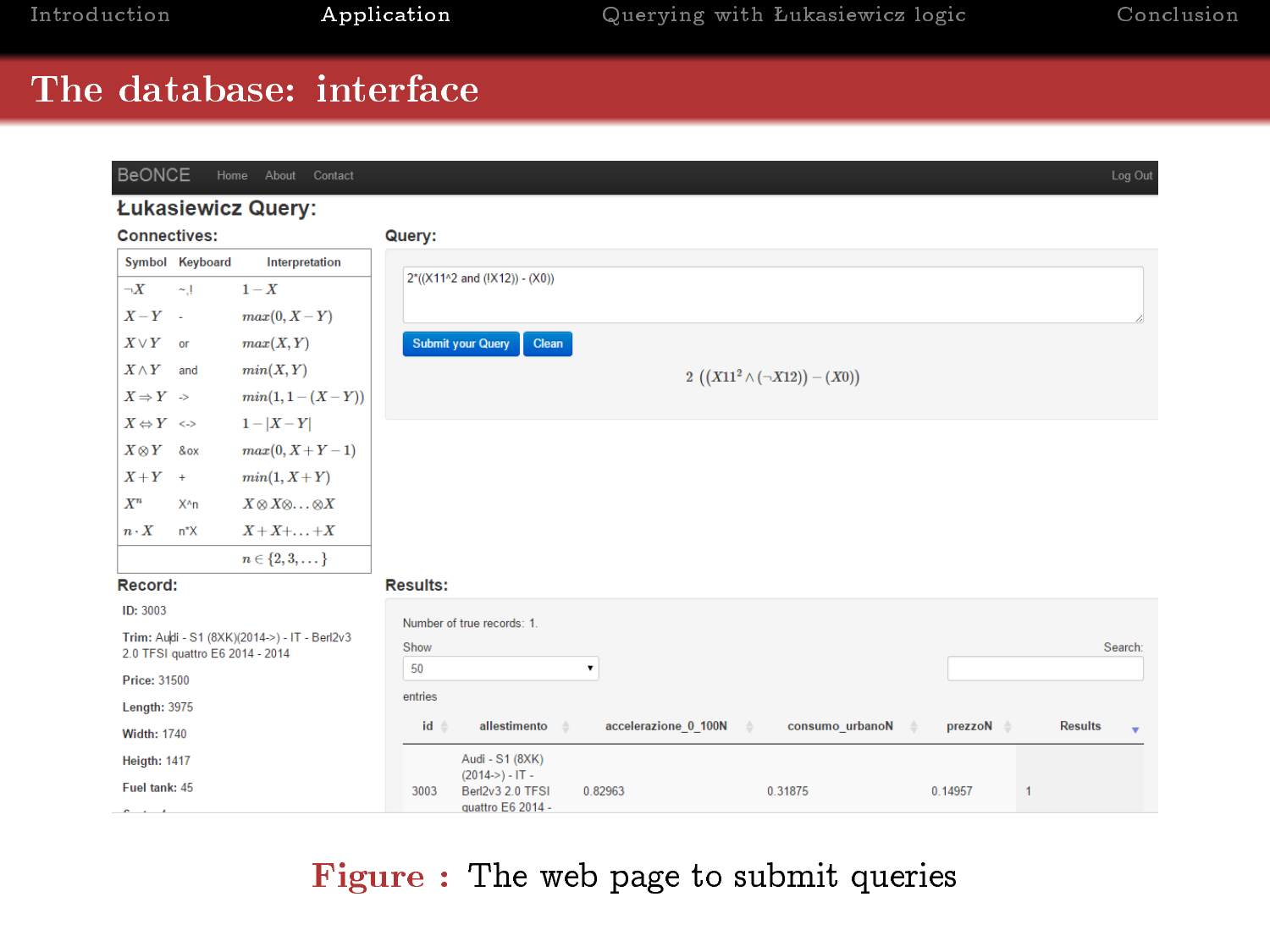#### Using linguistic hedges: an example

<span id="page-20-0"></span>Our starting point is the expression of our desiderata in natural language: I want a car with remarkable acceleration, but with reduced urban fuel consumption.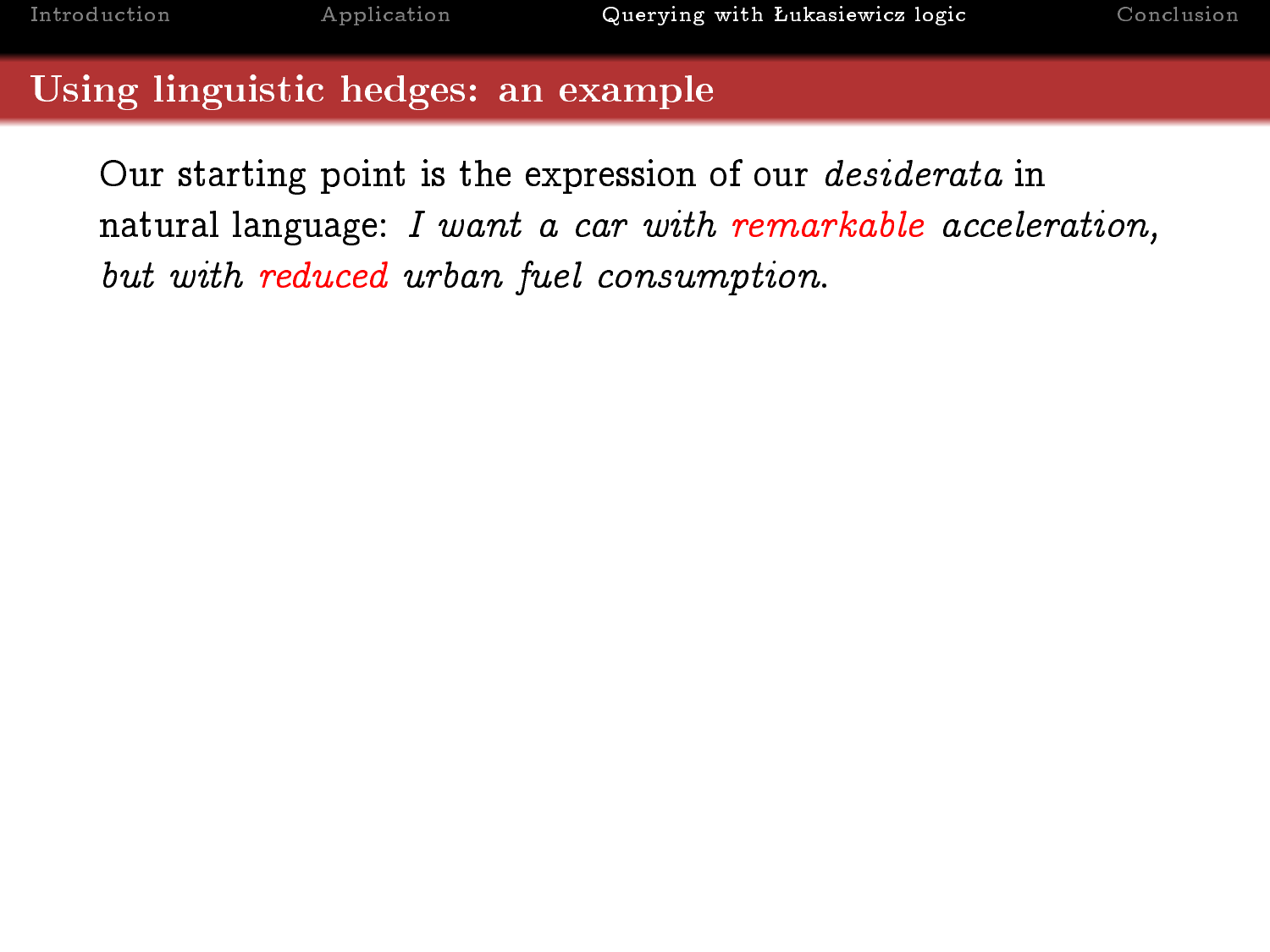#### Using linguistic hedges: an example

Our starting point is the expression of our desiderata in natural language: I want a car with remarkable acceleration, but with reduced urban fuel consumption. The more natural way to query our database is thus to ask

 $X_{11}^2 \wedge \neg X_{12}$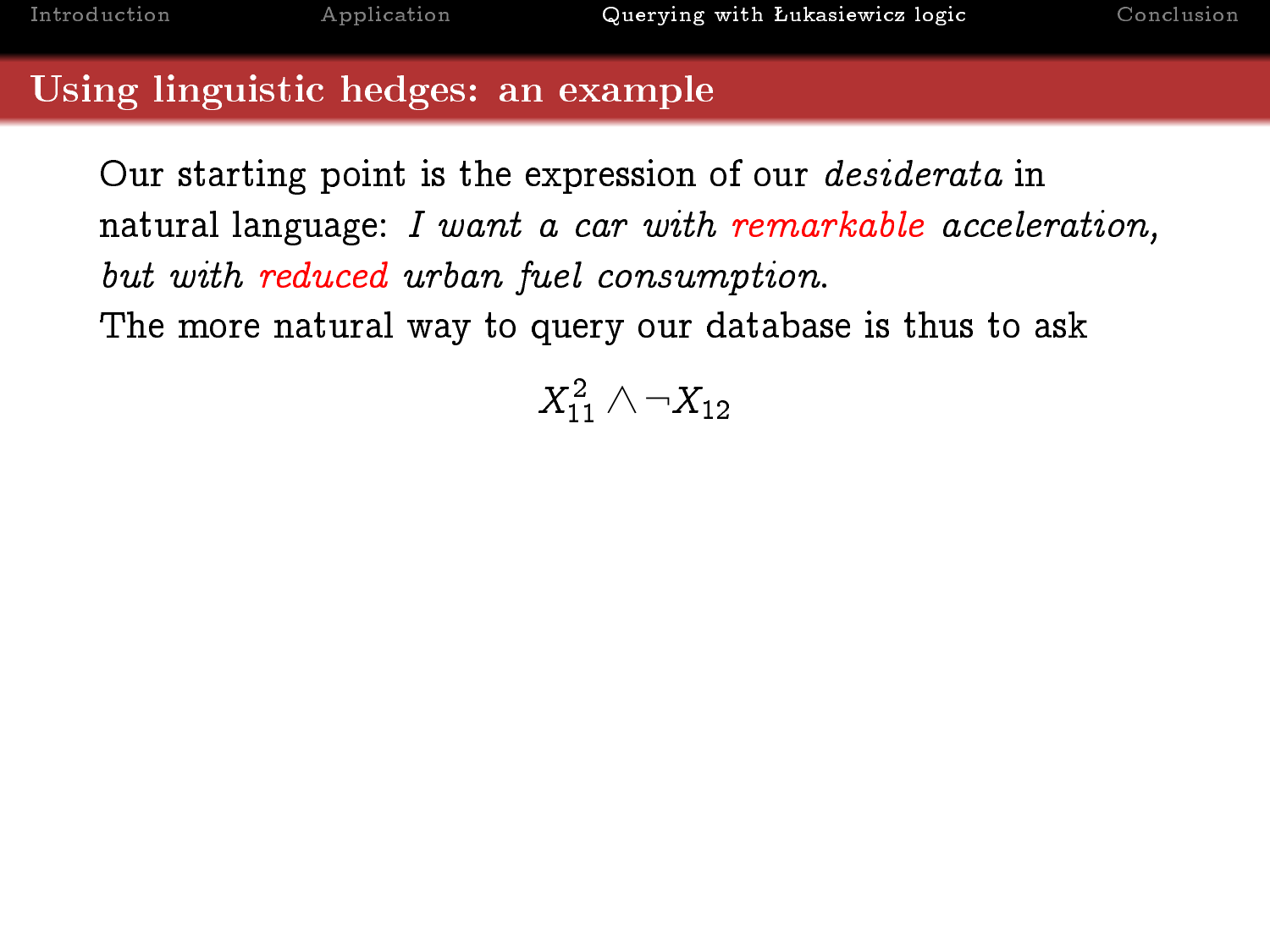#### Using linguistic hedges: an example

Our starting point is the expression of our desiderata in natural language: I want a car with remarkable acceleration, but with reduced urban fuel consumption. The more natural way to query our database is thus to ask

# $X_{11}^2 \wedge \neg X_{12}$

The first 10 records of the answer set are:

| 4272 | BMW Serie 3 GT 335d xDrive 2014        | [0.793] |
|------|----------------------------------------|---------|
| 4275 | BMW Serie 3 GT 335d xDrive 2014        | [0.793] |
| 2969 | Audi SQ5 (8R) 3.0 TDI DPF quattro 2012 | [0.763] |
| 4287 | BMW Serie 6 Coupe 640d xDrive 2012     | [0.748] |
| 4369 | BMW Serie 6 GC 640d xDrive 2013        | [0.748] |
| 4433 | BMW X4 xDrive 3.5d 2014                | [0.748] |
| 4462 | BMW Serie 4 Cabrio 435d xDrive 2014    | [0.748] |
| 4468 | BMW Serie 4 Cabrio 435d xDrive 2014    | [0.748] |
| 665  | Infiniti Q50 S Hybrid 2013             | [0.737] |
| 3028 | Audi A7 Sportback 3.0 TDI quattro 2012 | [0.733] |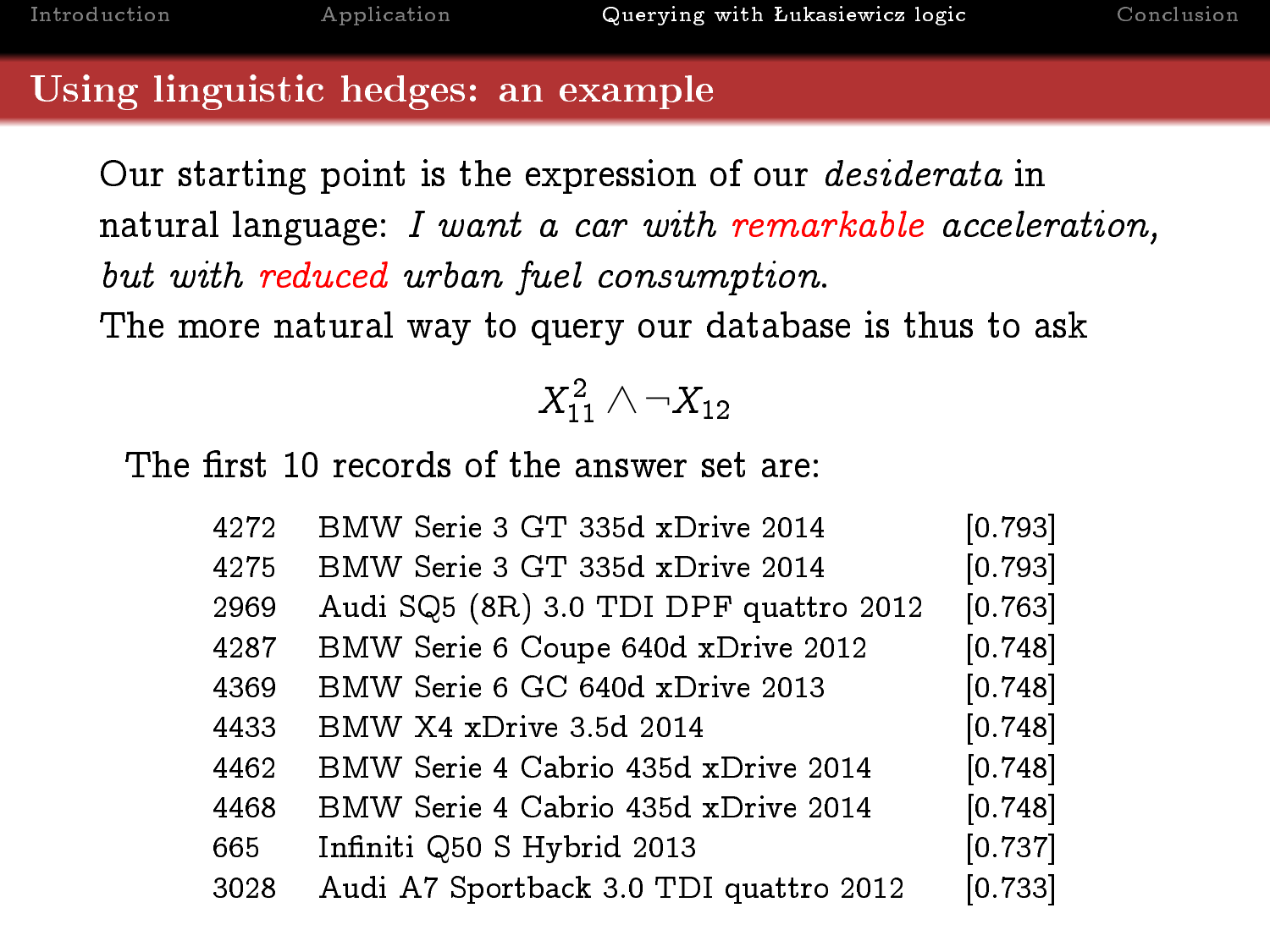# Using linguistic hedges: updating queries

Suppose we do not want to spend so much money for our car, but we are looking, instead, for something very, very, (very) cheap.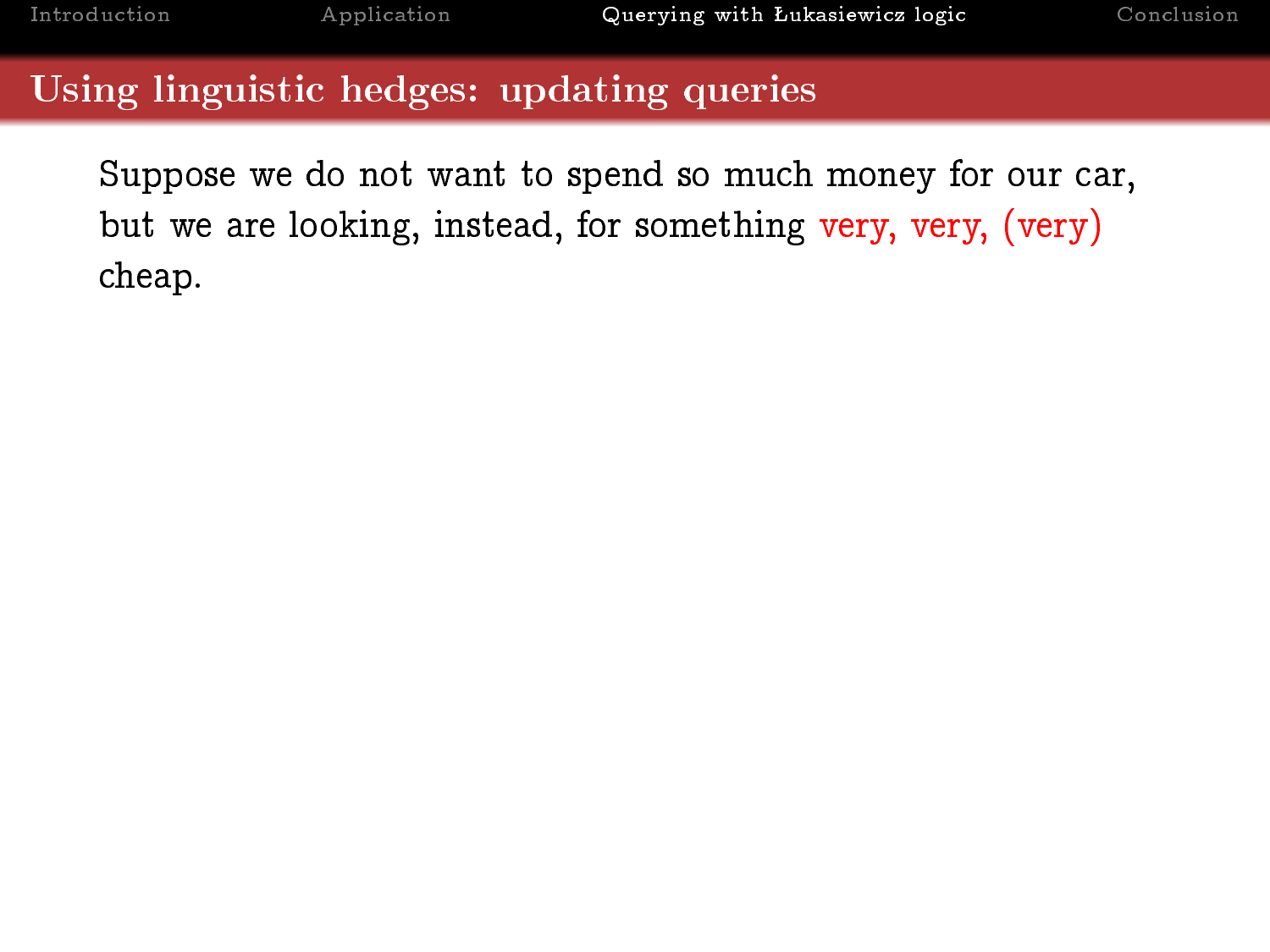### Using linguistic hedges: updating queries

Suppose we do not want to spend so much money for our car, but we are looking, instead, for something very, very, (very) cheap.

We add a new clause talking about the cost of the car:

 $X_{11}^2 \wedge \neg X_{12} \wedge \neg X_0^3$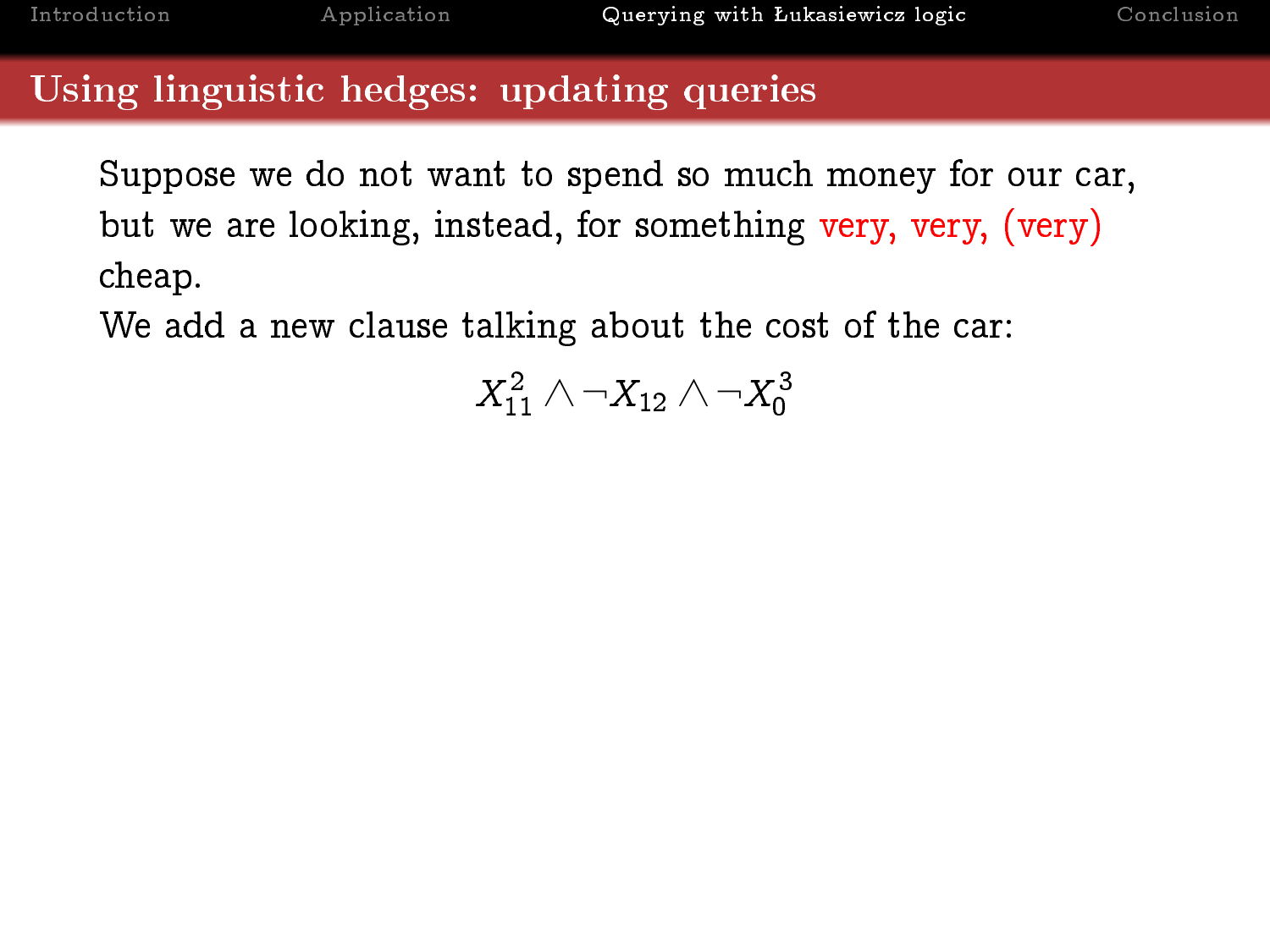# Using linguistic hedges: updating queries

Suppose we do not want to spend so much money for our car, but we are looking, instead, for something very, very, (very) cheap.

We add a new clause talking about the cost of the car:

$$
X_{11}^2\wedge\neg X_{12}\wedge\neg X_0^3
$$

The answer set seems to satisfy our request:

| 4688 | Ford Focus ST EcoBoost 250Cv 2012          | [0.556] |
|------|--------------------------------------------|---------|
| 3003 | Audi S1 2.0 TFSI quattro 2014              | [0.551] |
| 2745 | Volkswagen Golf VII 2.0 TSI GTI 2013       | [0.546] |
| 2205 | Renault Megane III Coupe 2.0 TCe 265 2014  | [0.544] |
| 4781 | Ford Focus Wagon ST 2012                   | [0.541] |
| 3000 | Audi S1 Sportback 2.0 TFSI quattro 2014    | [0.538] |
| 478  | Seat Leon SC TSI Cupra 2014                | [0.537] |
| 3292 | Opel Astra J GTC Turbo OPC 2012            | [0.535] |
| 496  | Seat Leon 2.0 TSI Cupra 2014               | [0.530] |
| 2736 | Volkswagen Golf VII 2.0 TSI GTI 2013       | [0.528] |
| 52   | Renault Clio IV 1.6 TCe 200 Monaco GP 2014 | [0.526] |
|      |                                            |         |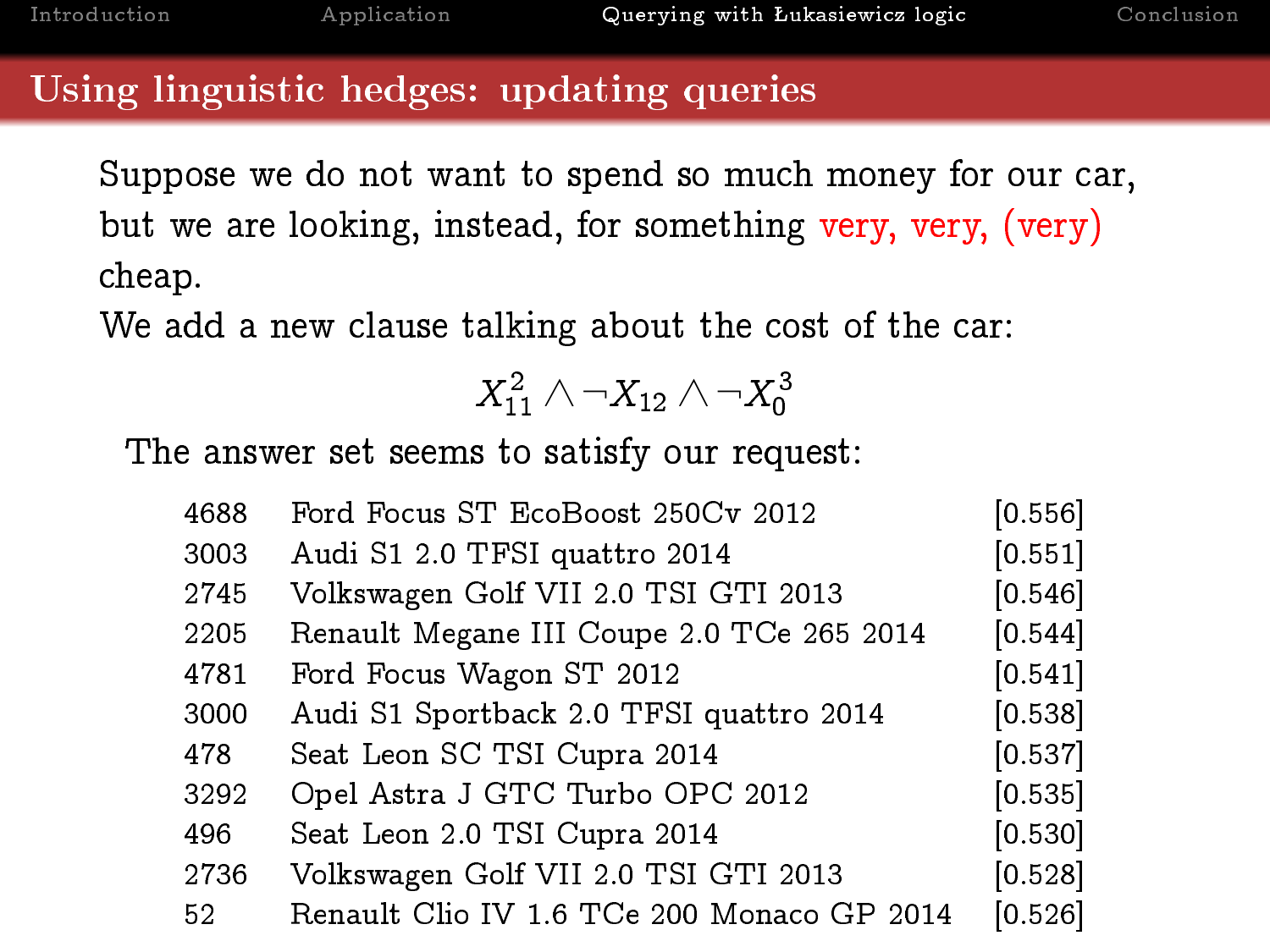$\blacksquare$  One of the most interesting features of Łukasiewicz querying is the capability of using linguistic hedges such as somewhat or very.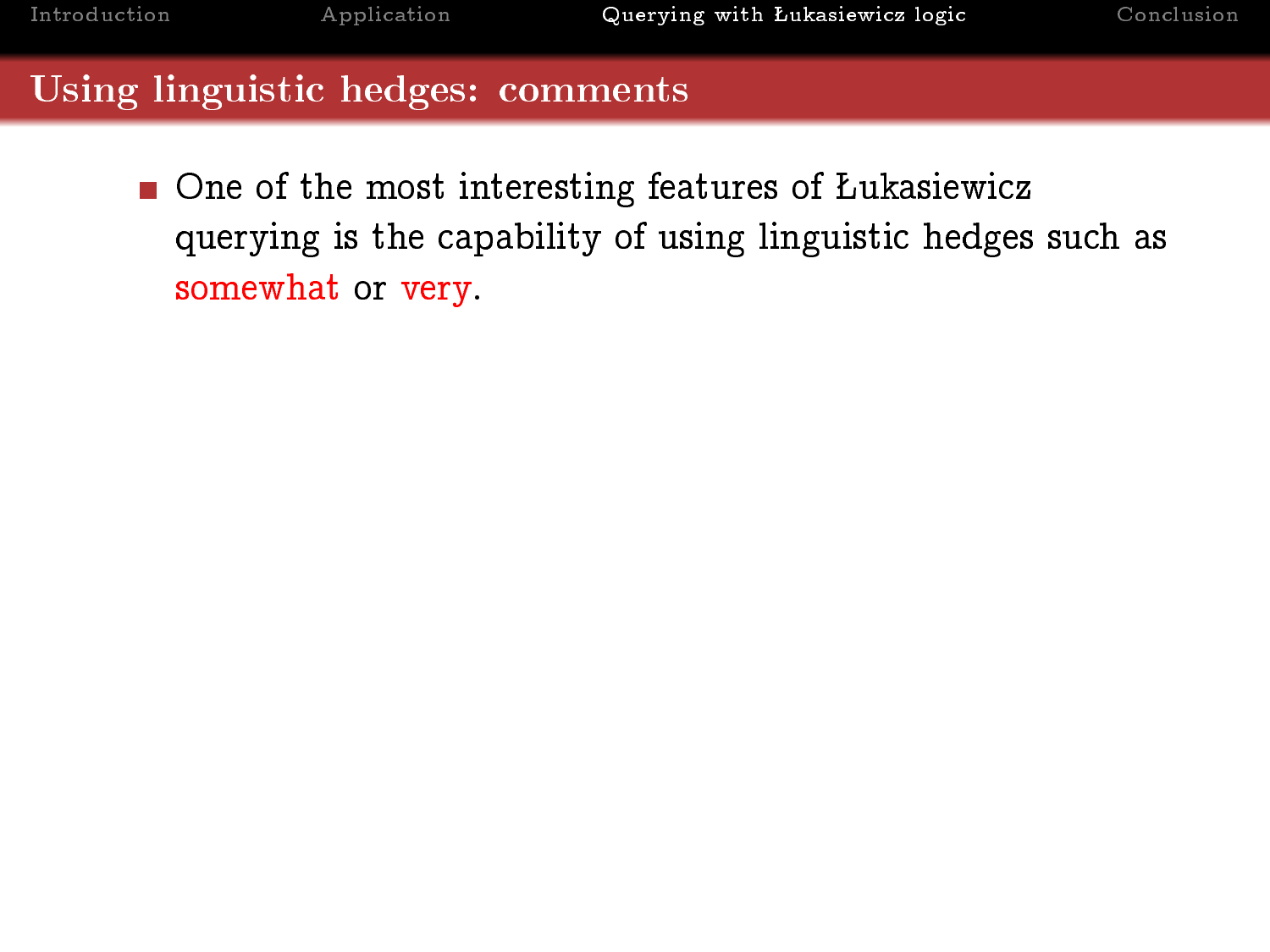- $\blacksquare$  One of the most interesting features of Lukasiewicz querying is the capability of using linguistic hedges such as somewhat or very.
- Queries written as formulæ in  $L$  are easily updatable.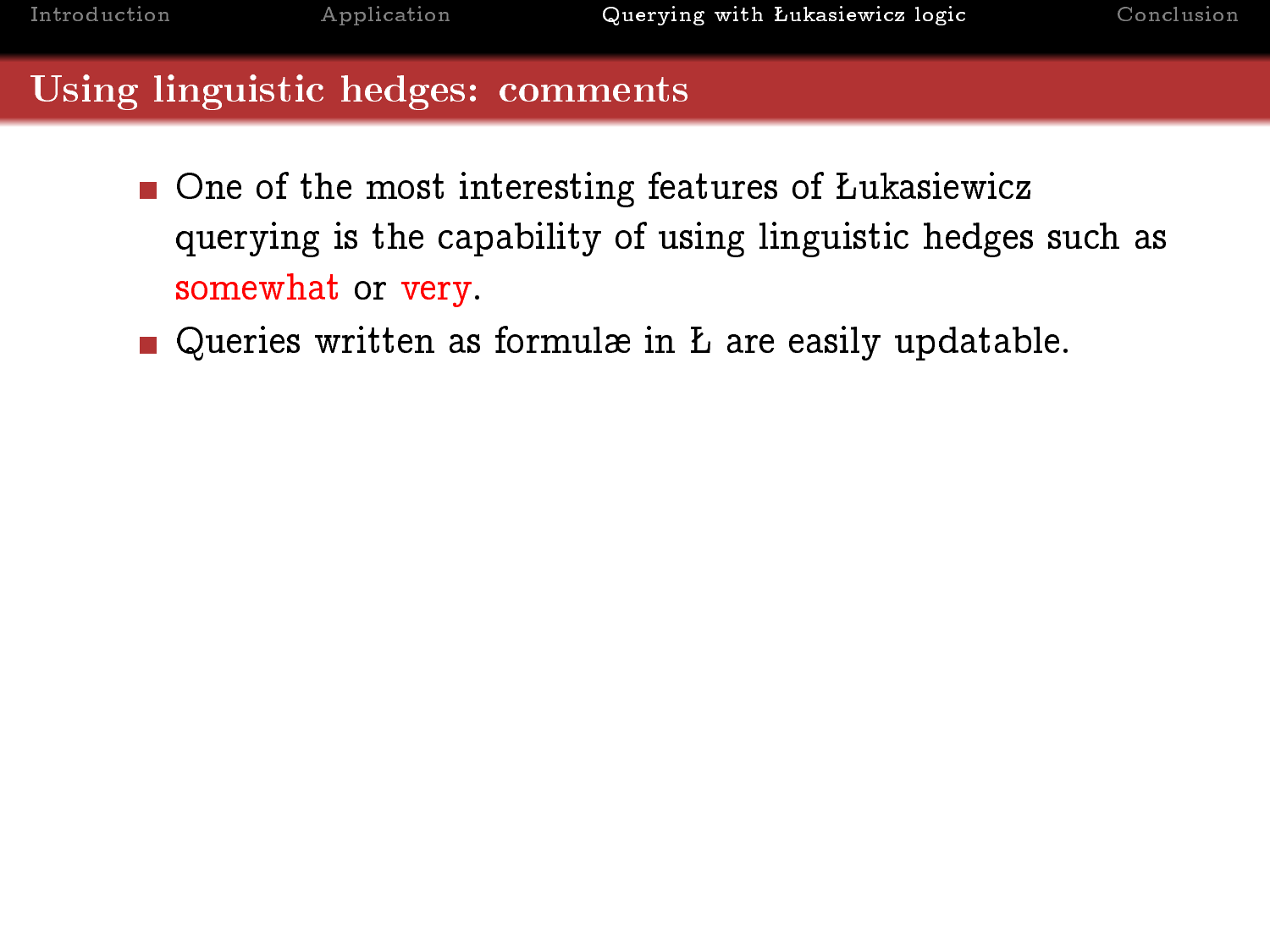- $\blacksquare$  One of the most interesting features of Lukasiewicz querying is the capability of using linguistic hedges such as somewhat or very.
- Queries written as formulæ in  $L$  are easily updatable.
- When we conjunct new conditions, the truth values of the top records of the answer set is decreasing. We shall overcome this obstacle by asking for our final query to be somewhat satisfied. For instance, we can rewrite  $X_{11}^2 \wedge \neg X_{12} \wedge \neg X_0^3$  as  $2(X_{11}^2 \wedge \neg X_{12} \wedge \neg X_0^3)$ .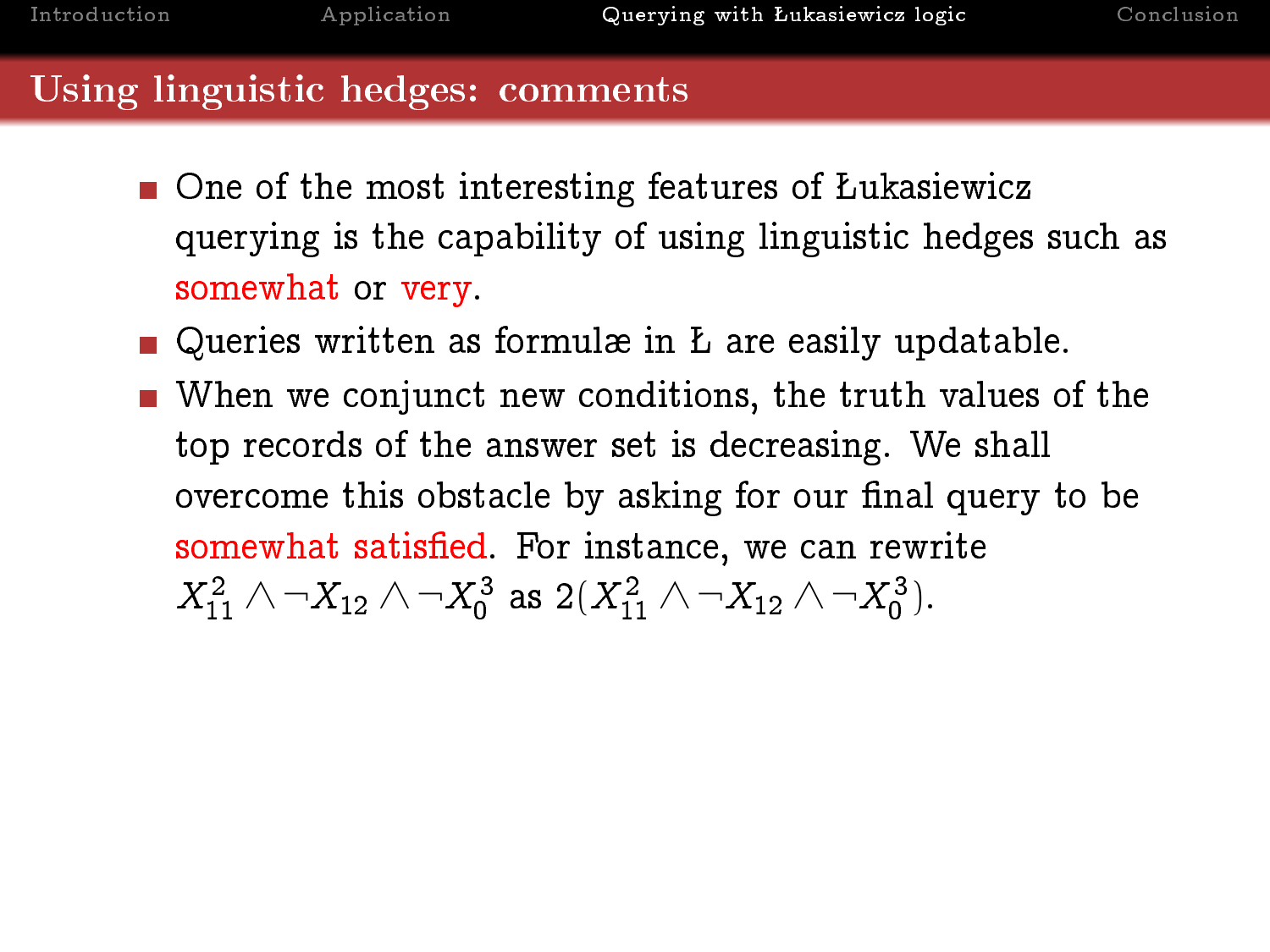- $\blacksquare$  One of the most interesting features of Lukasiewicz querying is the capability of using linguistic hedges such as somewhat or very.
- Queries written as formulæ in  $L$  are easily updatable.
- When we conjunct new conditions, the truth values of the top records of the answer set is decreasing. We shall overcome this obstacle by asking for our final query to be somewhat satisfied. For instance, we can rewrite  $X_{11}^2 \wedge \neg X_{12} \wedge \neg X_0^3$  as  $2(X_{11}^2 \wedge \neg X_{12} \wedge \neg X_0^3)$ .
- It is always possible to rewrite a traditional query in the form  $X \leq k$  or  $X \geq k$ , for  $k \in [0,1]$  a rational value, in a ukasiewicz query which provide exactly the same result. Nevertheless, this procedure produces very artificial values for exponents and multipliers. For example,  $X_{11} > 0.875$ , and  $X_{12} \le 0.25$  becomes  $20(X_{11}^8 \wedge \neg X_{12}^4)$ .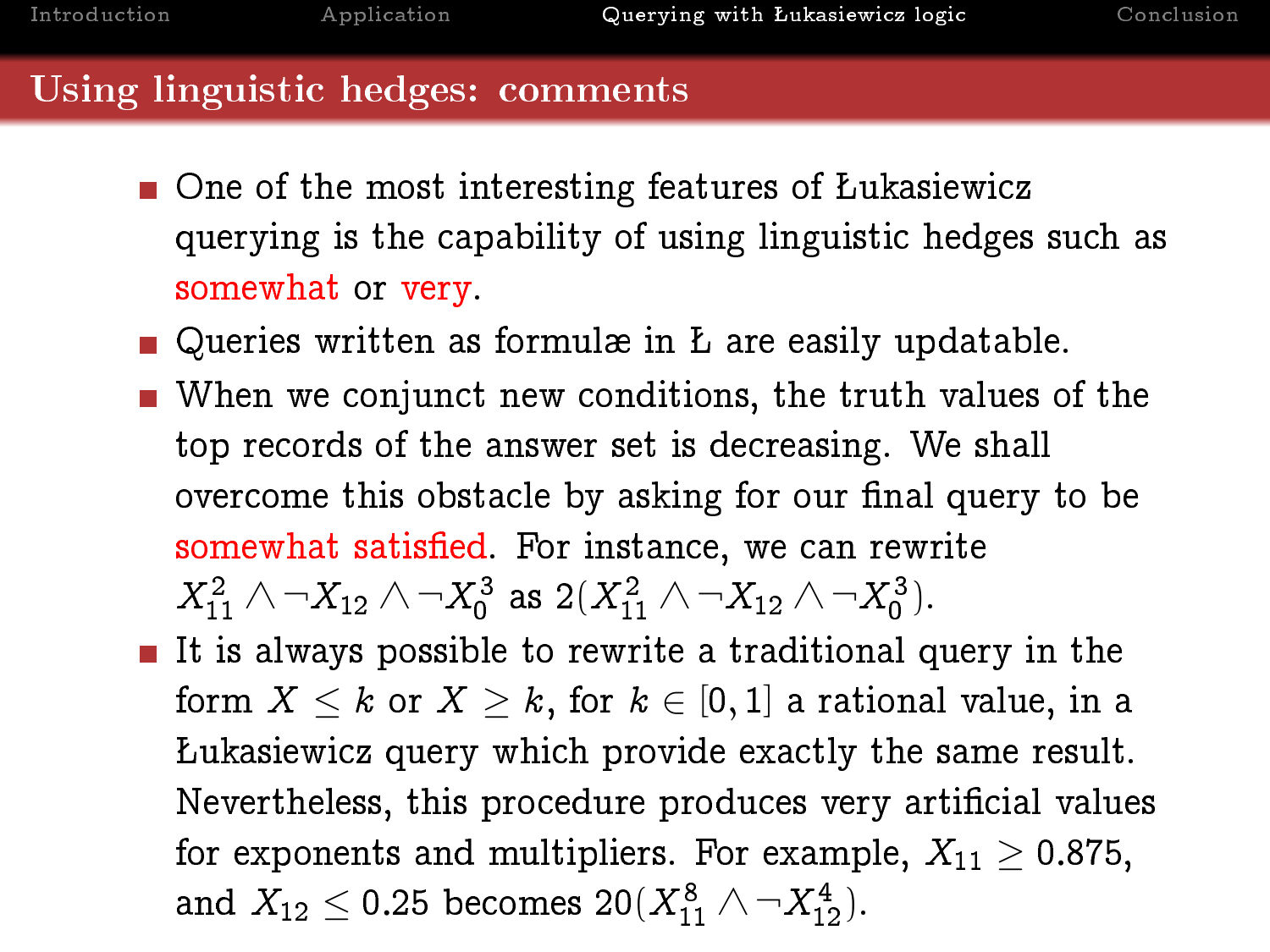Suppose you can describe, via a formula  $\alpha$ , what (in your opinion) makes a car a good car. Further, suppose you can describe, via a formula β, what makes a car a bad car.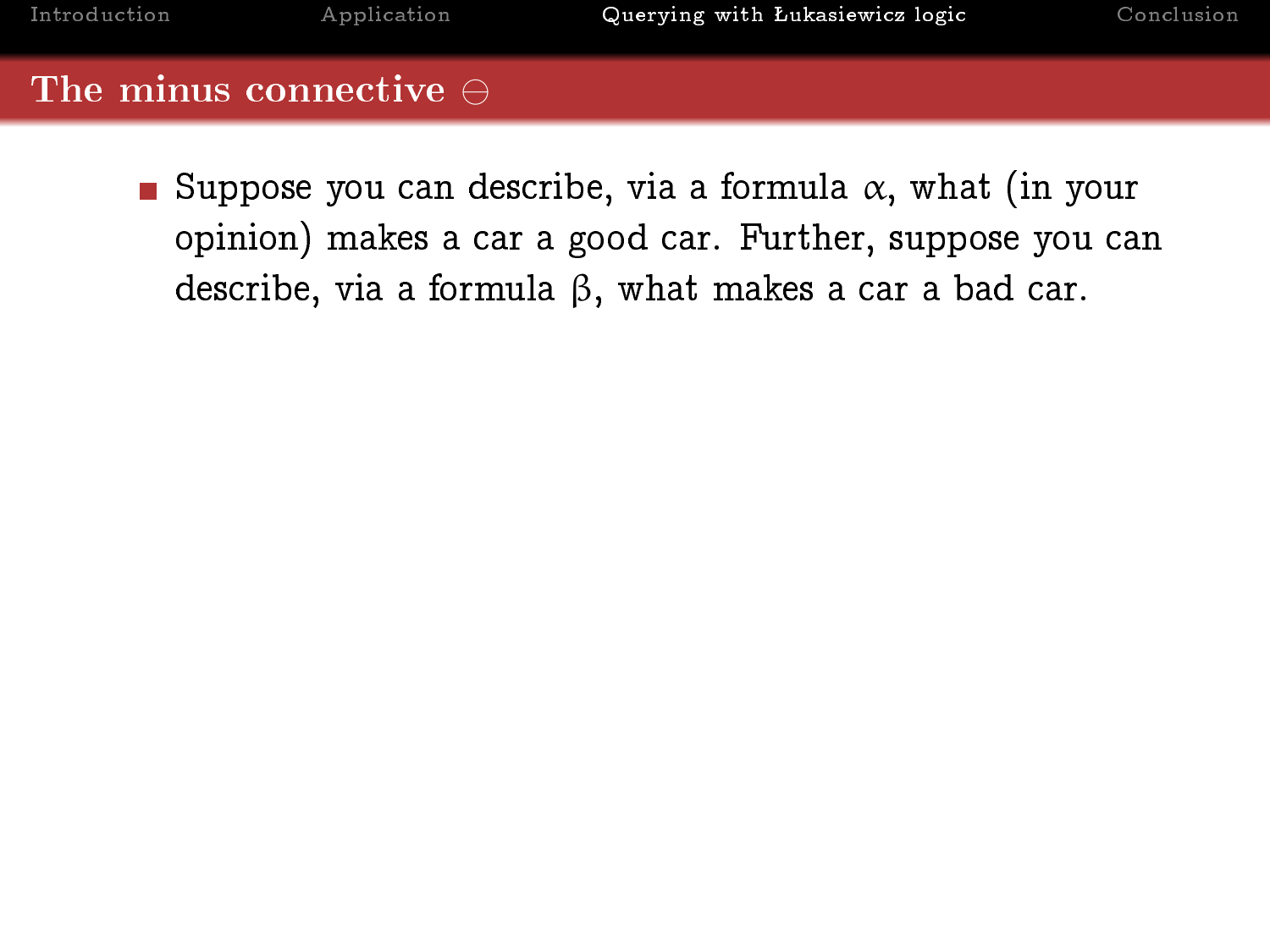Suppose you can describe, via a formula  $\alpha$ , what (in your opinion) makes a car a good car. Further, suppose you can describe, via a formula β, what makes a car a bad car. **Consider the formula**  $\gamma = \alpha \wedge \neg \beta$ **. Intuitively,**  $\gamma$  **describe** your perfect car, with all pros and no cons. Let A be a car satisfying  $\alpha$  in degree 0.5, and  $\beta$  in degree 0.5. Thus, A satisfy  $\gamma$  in degree 0.5.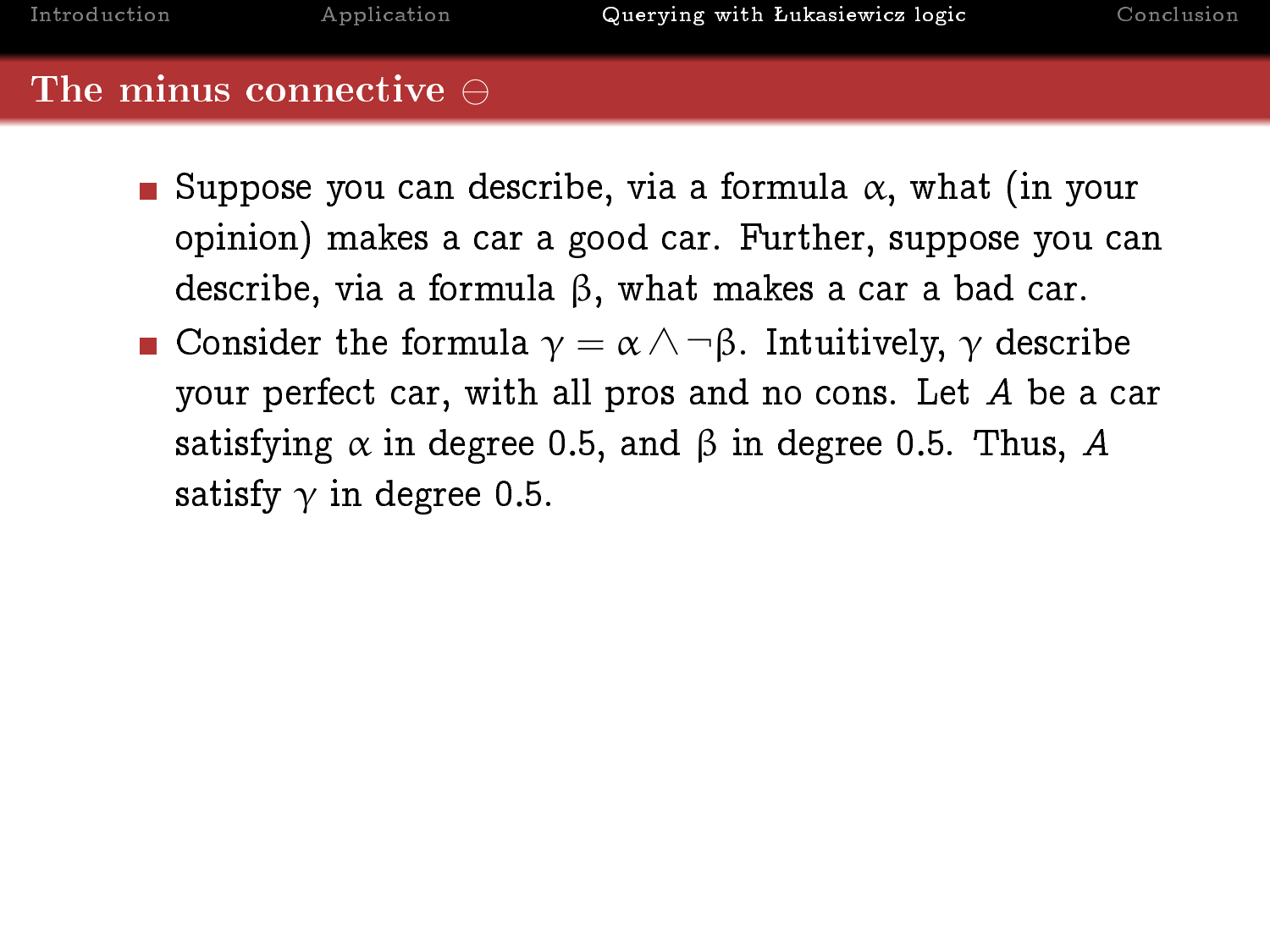- Suppose you can describe, via a formula  $\alpha$ , what (in your opinion) makes a car a good car. Further, suppose you can describe, via a formula β, what makes a car a bad car. **Consider the formula**  $\gamma = \alpha \wedge \neg \beta$ . Intuitively,  $\gamma$  describe your perfect car, with all pros and no cons. Let A be a car satisfying  $\alpha$  in degree 0.5, and  $\beta$  in degree 0.5. Thus, A satisfy  $\gamma$  in degree 0.5.
- **Let now**  $\varphi = \alpha \beta$ . In natural language,  $\varphi$  asks for a car which is much more  $\alpha$  than  $\beta$ . The truth value of  $\varphi$  when evaluated in A is 0. While according to  $\gamma$ , the car A is a medium car,  $\varphi$  discard the same car.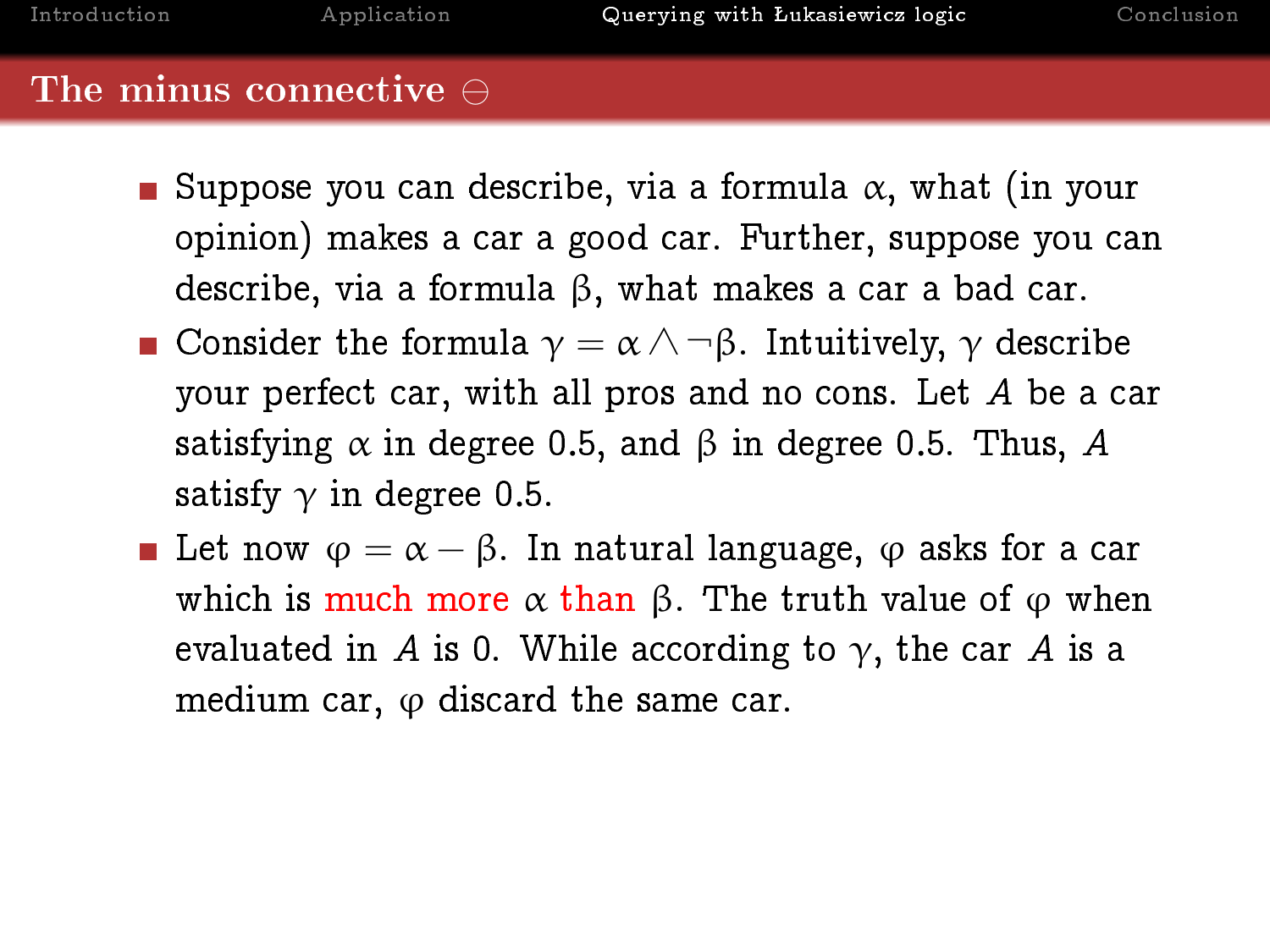- Suppose you can describe, via a formula  $\alpha$ , what (in your opinion) makes a car a good car. Further, suppose you can describe, via a formula β, what makes a car a bad car. **Consider the formula**  $\gamma = \alpha \wedge \neg \beta$ . Intuitively,  $\gamma$  describe your perfect car, with all pros and no cons. Let A be a car satisfying  $\alpha$  in degree 0.5, and  $\beta$  in degree 0.5. Thus, A satisfy  $\gamma$  in degree 0.5.
- **Let now**  $\varphi = \alpha \beta$ . In natural language,  $\varphi$  asks for a car which is much more  $\alpha$  than  $\beta$ . The truth value of  $\varphi$  when evaluated in A is 0. While according to  $\gamma$ , the car A is a medium car,  $\varphi$  discard the same car.
- An assertion like  $\varphi$  can be interpreted as a measure of the level of satisfaction of the buyer: satisfaction begin when pros overcome cons, and is maximal when we have all possible pros, and no cons.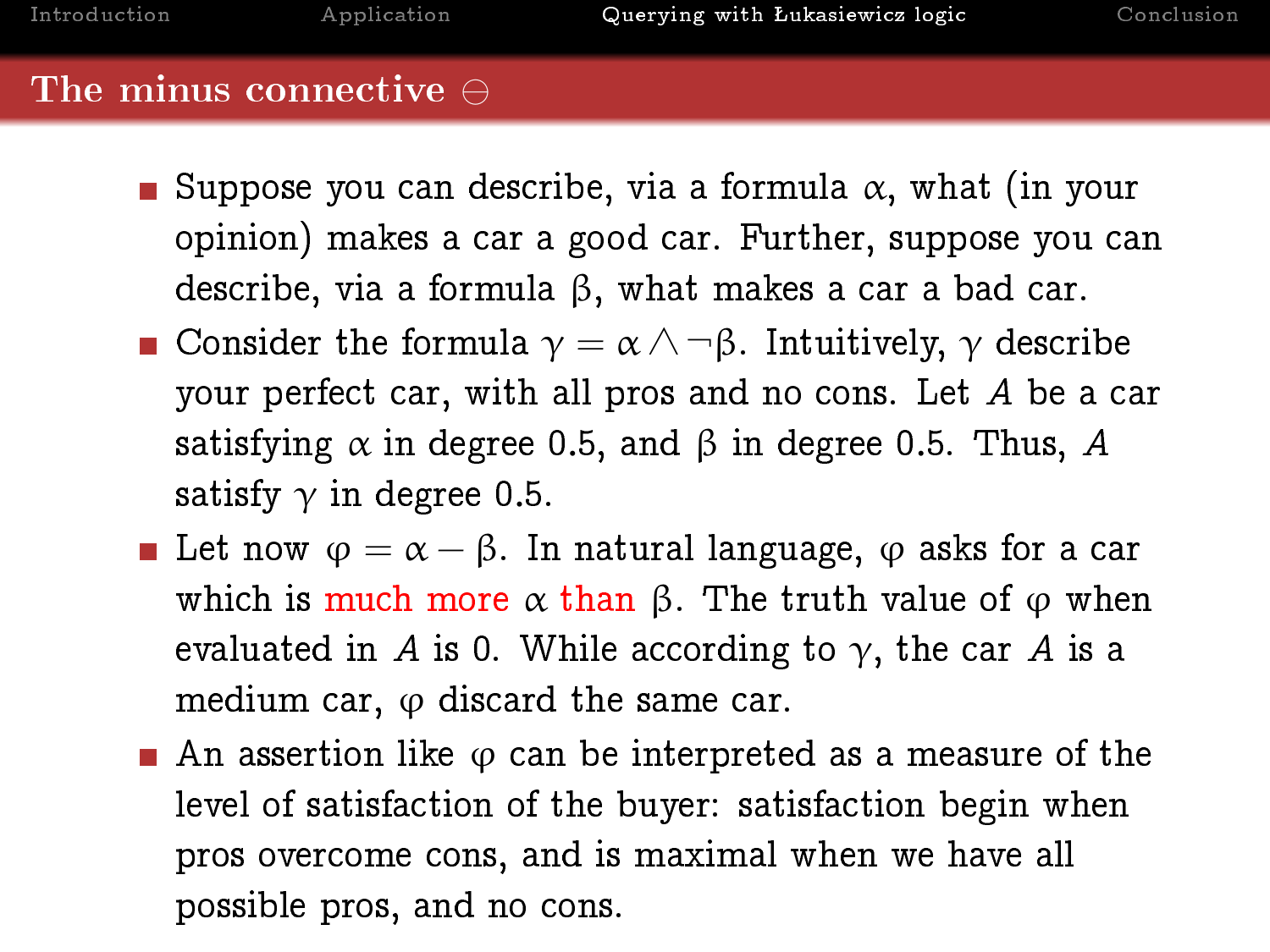#### The minus connective  $\ominus$ : an example

The buyer, asked for a definition of a *good car*: "A good car has a remarkable acceleration, but a reduced urban fuel consumption". In symbols:  $X_{11}^2 \wedge \neg X_{12}$ .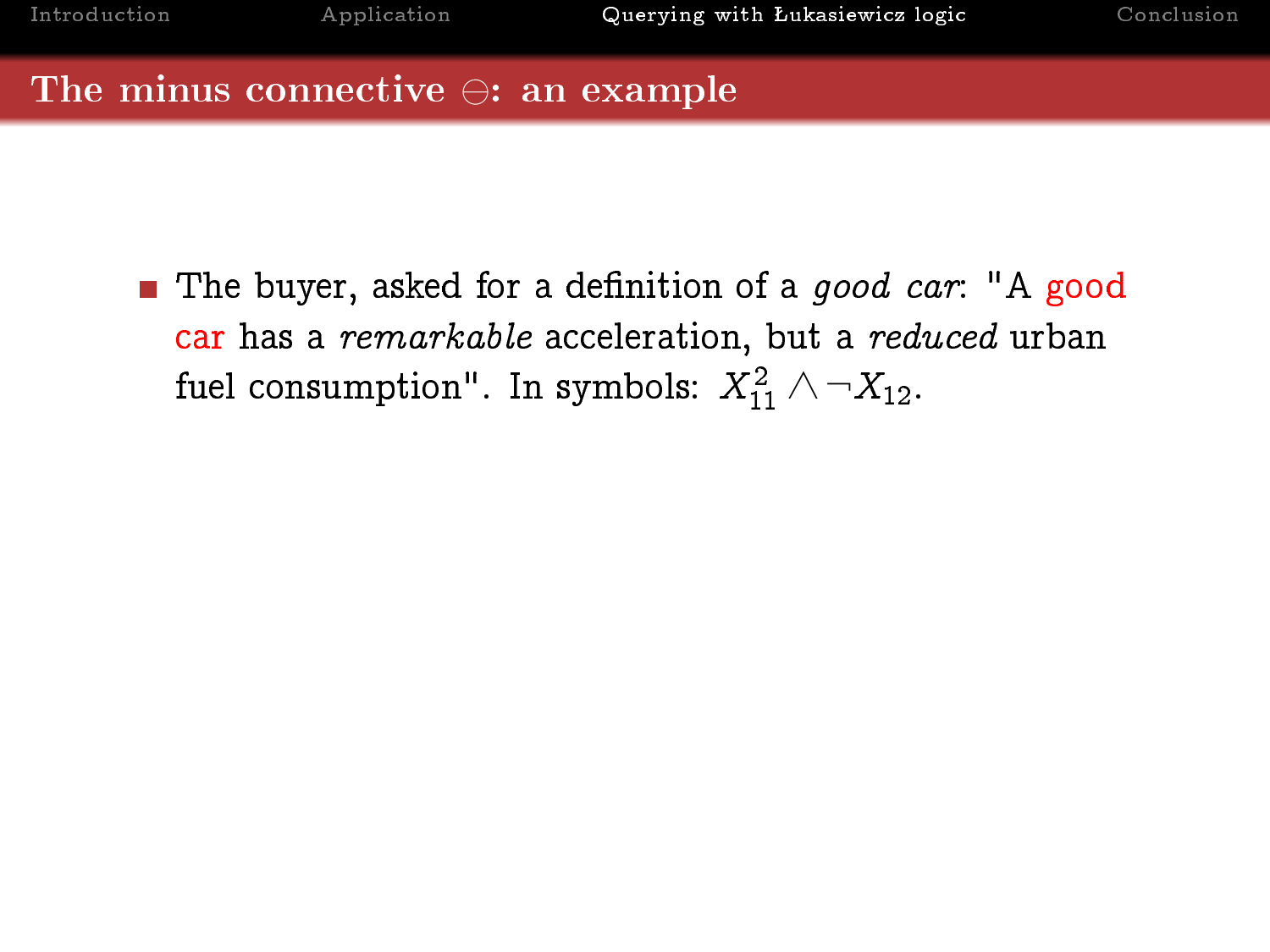# The minus connective  $\ominus$ : an example

- **n** The buyer, asked for a definition of a *good car*: "A good car has a remarkable acceleration, but a reduced urban fuel consumption". In symbols:  $X_{11}^2 \wedge \neg X_{12}$ .
- The buyer, asked for a definition of a bad car: "A bad car is an expensive car". In symbols:  $X_0$ .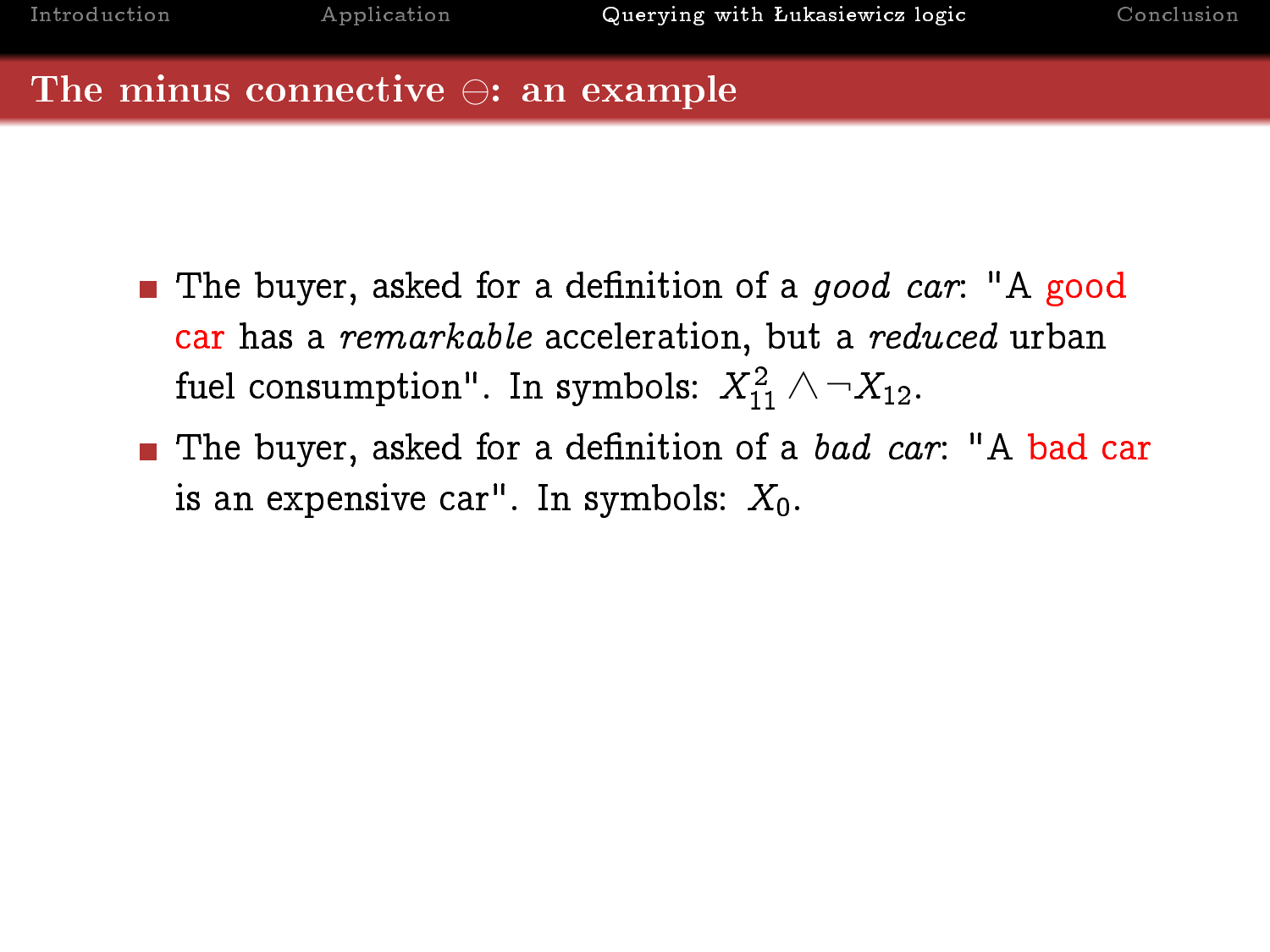#### The minus connective  $\ominus$ : an example

- The buyer, asked for a definition of a good car: "A good car has a remarkable acceleration, but a reduced urban fuel consumption". In symbols:  $X_{11}^2 \wedge \neg X_{12}$ .
- The buyer, asked for a definition of a bad car: "A bad car is an expensive car". In symbols:  $X_0$ .
- In the preceding example, we have *forced* a car to be cheap, using  $\wedge$ . We want, instead, to assert that we do not make any difference between a good car with a medium price, and a medium car with a low price. We are asking for a car that is much more good than bad.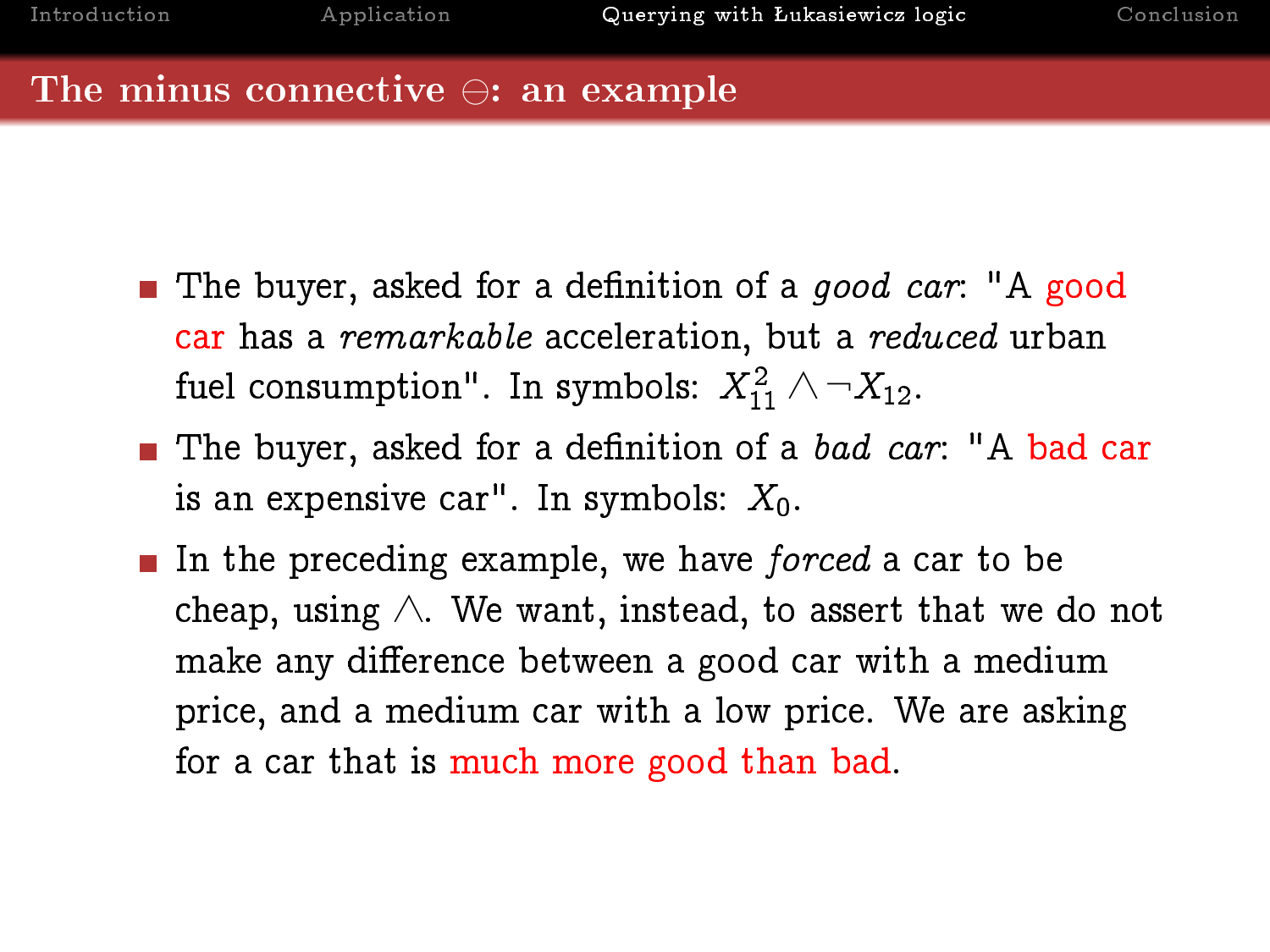### The minus connective  $\ominus$ : an example, cont.

To make such request, we use the following query.

$$
X_{11}^2\wedge\neg X_{12}\ominus\neg X_0^3
$$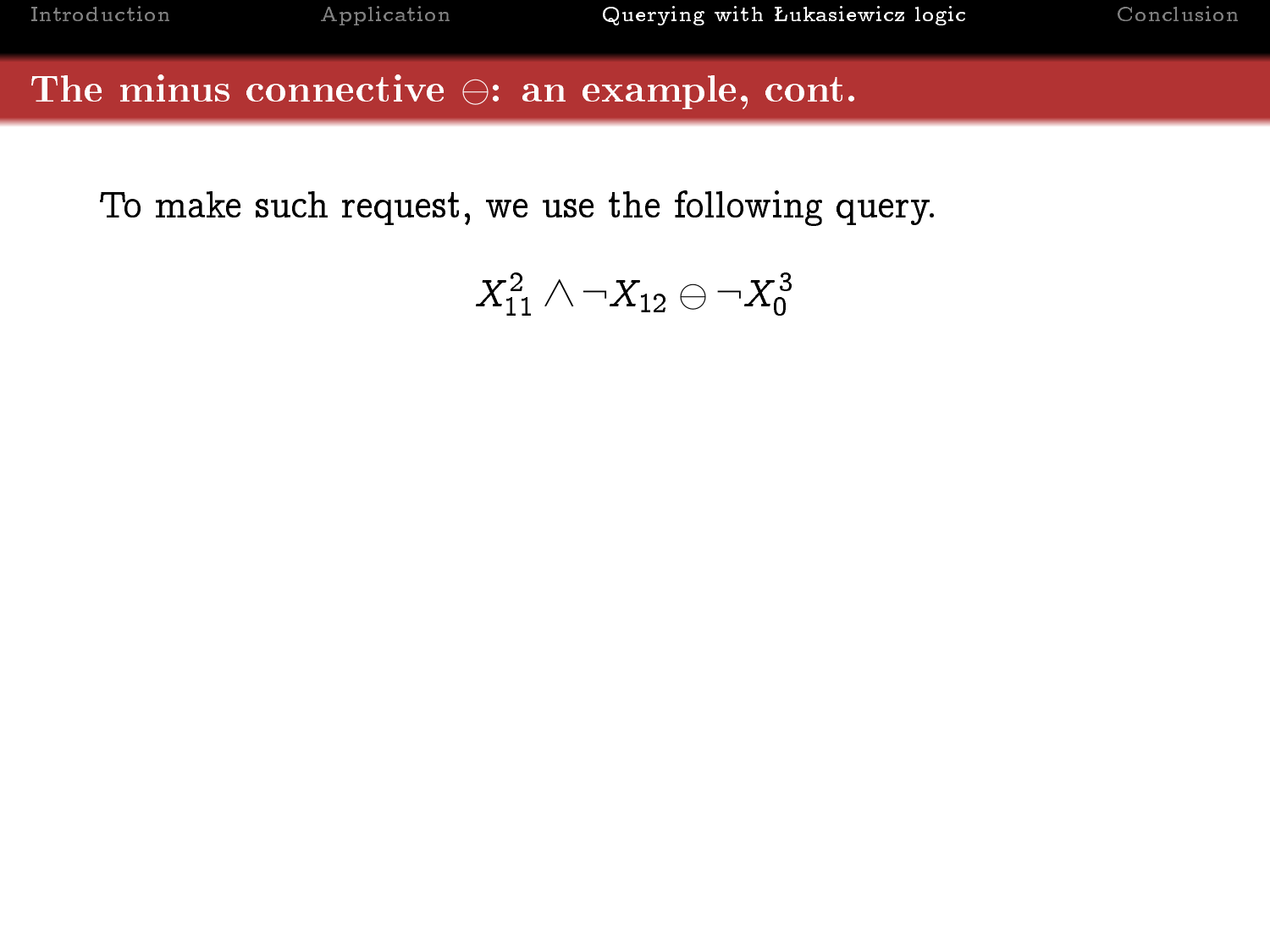### The minus connective  $\ominus$ : an example, cont.

To make such request, we use the following query.

 $X_{11}^2 \wedge \neg X_{12} \ominus \neg X_0^3$ 

The answer we obtain querying the database is the following.

| 3003 | Audi S1 2.0 TFSI quattro 2014           | [0.510] |
|------|-----------------------------------------|---------|
| 3000 | Audi S1 Sportback 2.0 TFSI quattro 2014 | [0.490] |
| 478  | Seat Leon SC 2.0 TSI Cupra 2014         | [0.490] |
| 496  | Seat Leon 2.0 TSI Cupra 2014            | [0.488] |
| 2988 | Audi S3 2.0 TFSI quattro 2013           | [0.481] |
| 487  | Seat Leon SC 2.0 TSI Cupra 2014         | [0.480] |
| 4275 | BMW Serie 3 GT 335d xDrive 2014         | [0.480] |
| 497  | Seat Leon 2.0 TSI Cupra 2014            | [0.478] |
| 2993 | Audi S3 Sportback 2.0 TFSI quattro 2013 | [0.476] |
| 1595 | BMW Serie 2 Coupe 228i 2014             | [0.472] |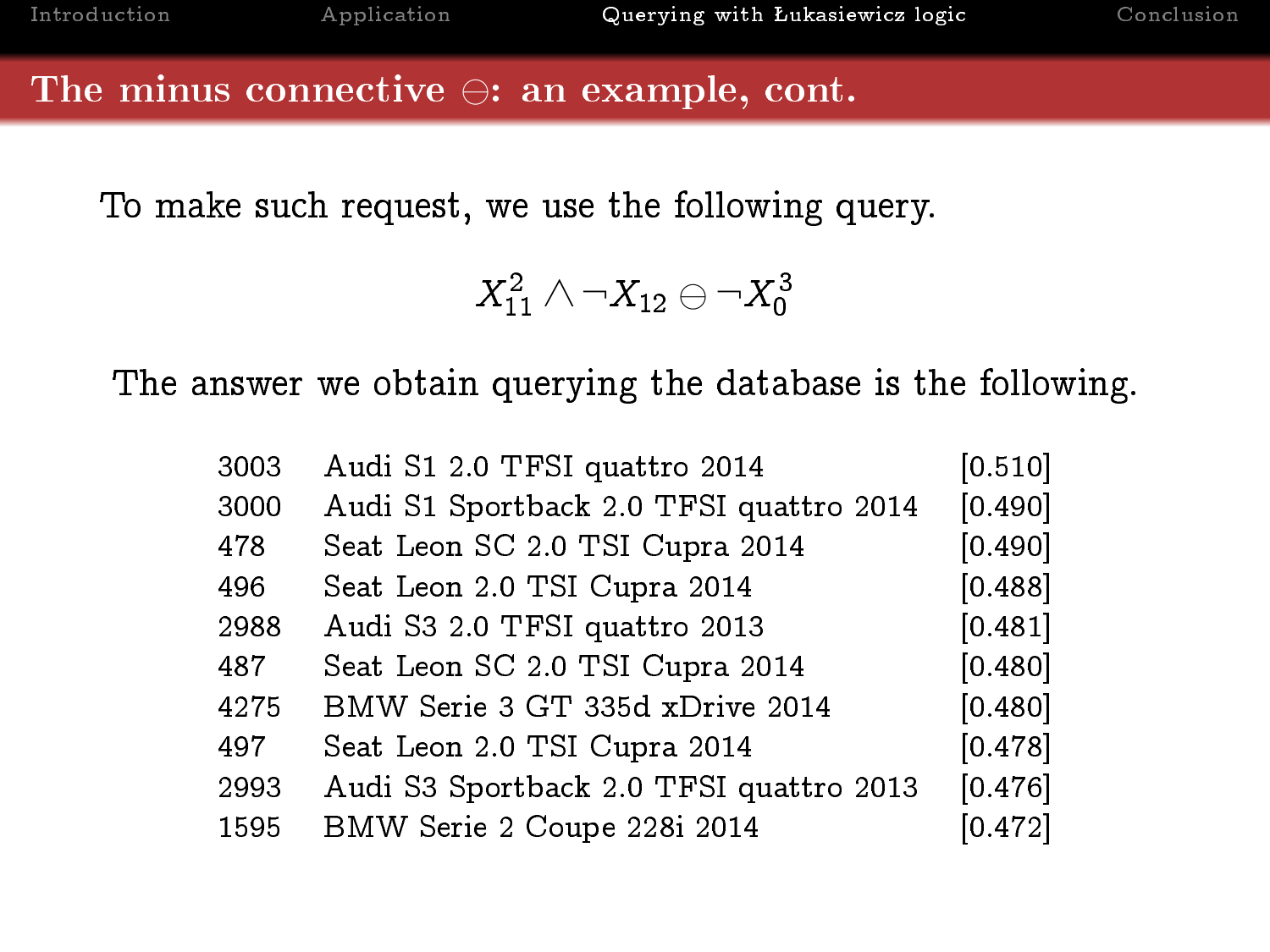<span id="page-39-0"></span>The pure Lukasiewicz logic can be effectively, and efficiently, used to treat real problems: in our case, to query an online database of cars.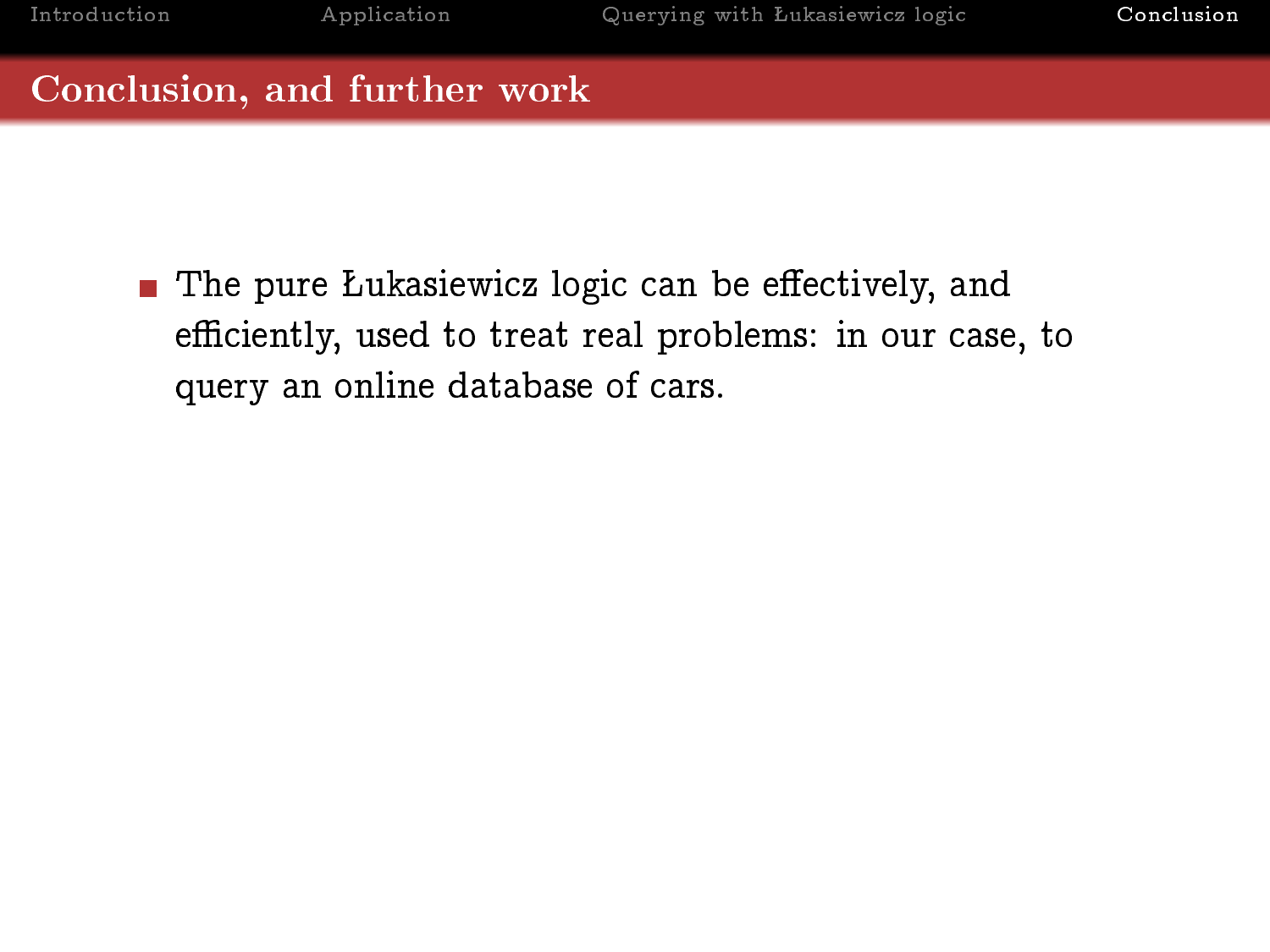- $\blacksquare$  The pure Lukasiewicz logic can be effectively, and efficiently, used to treat real problems: in our case, to query an online database of cars.
- **Much work remains to be done on this front to develop an** online system which is meant for a general user, typically not enough expert in logic to query with logical formulæ.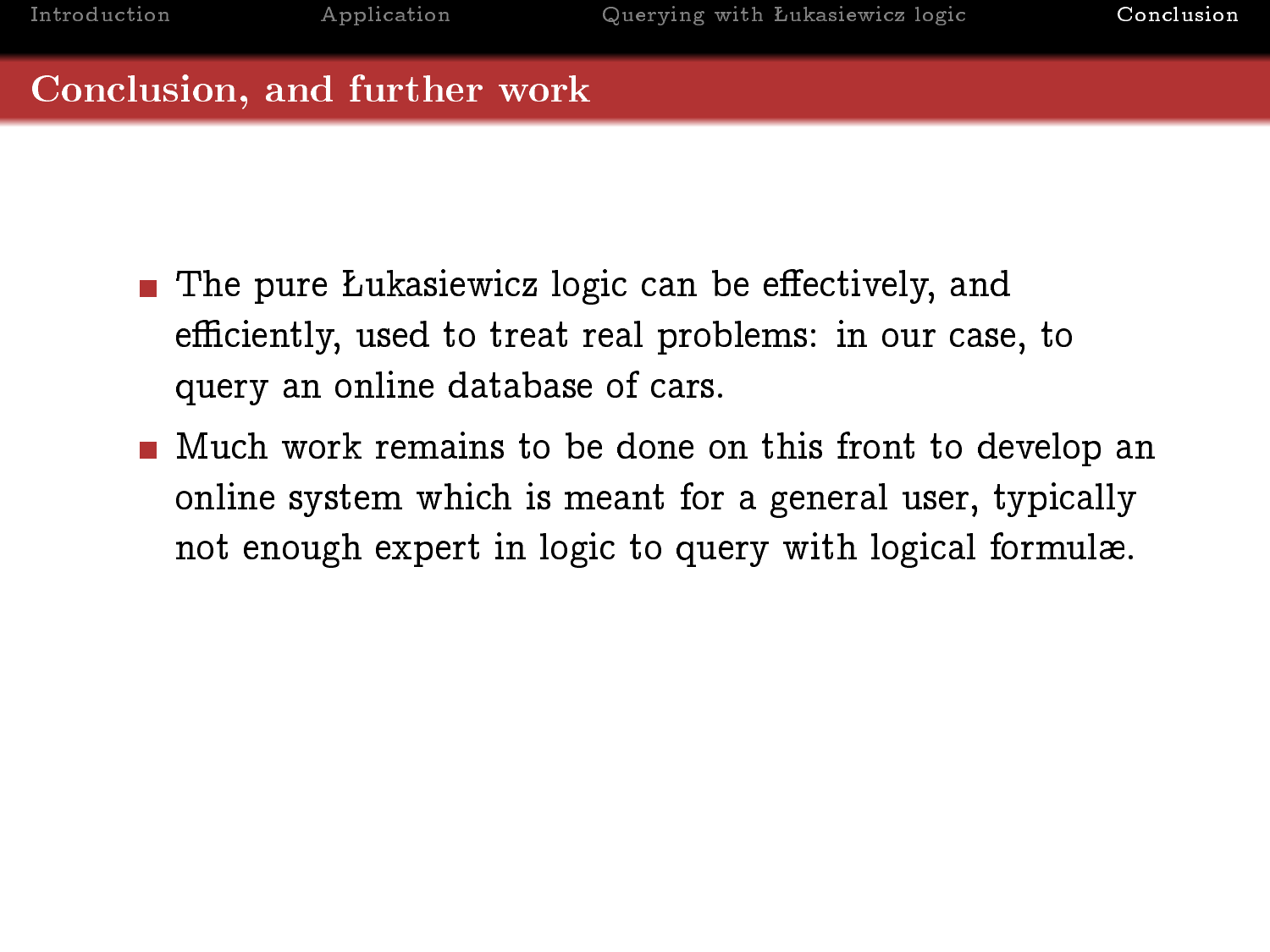- $\blacksquare$  The pure Lukasiewicz logic can be effectively, and efficiently, used to treat real problems: in our case, to query an online database of cars.
- **Much work remains to be done on this front to develop an** online system which is meant for a general user, typically not enough expert in logic to query with logical formulæ.
- To this end, we need to design the mechanisms of interaction between user and system, and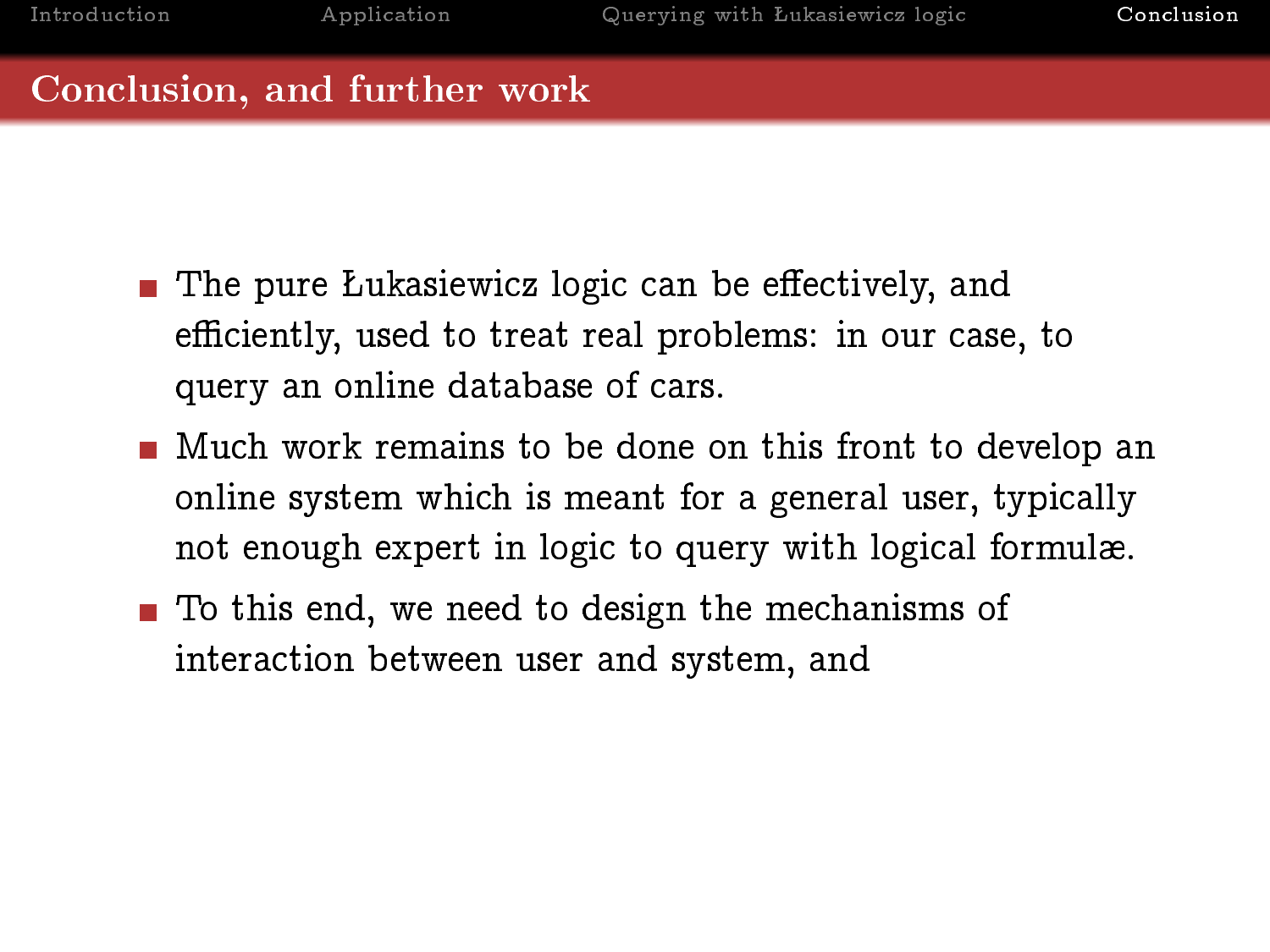- $\blacksquare$  The pure Lukasiewicz logic can be effectively, and efficiently, used to treat real problems: in our case, to query an online database of cars.
- **Much work remains to be done on this front to develop an** online system which is meant for a general user, typically not enough expert in logic to query with logical formulæ.
- To this end, we need to design the mechanisms of interaction between user and system, and
- $\blacksquare$ ... the system must be equipped with an algorithm able to translate the user's desiderata in a Łukasiewicz formula.